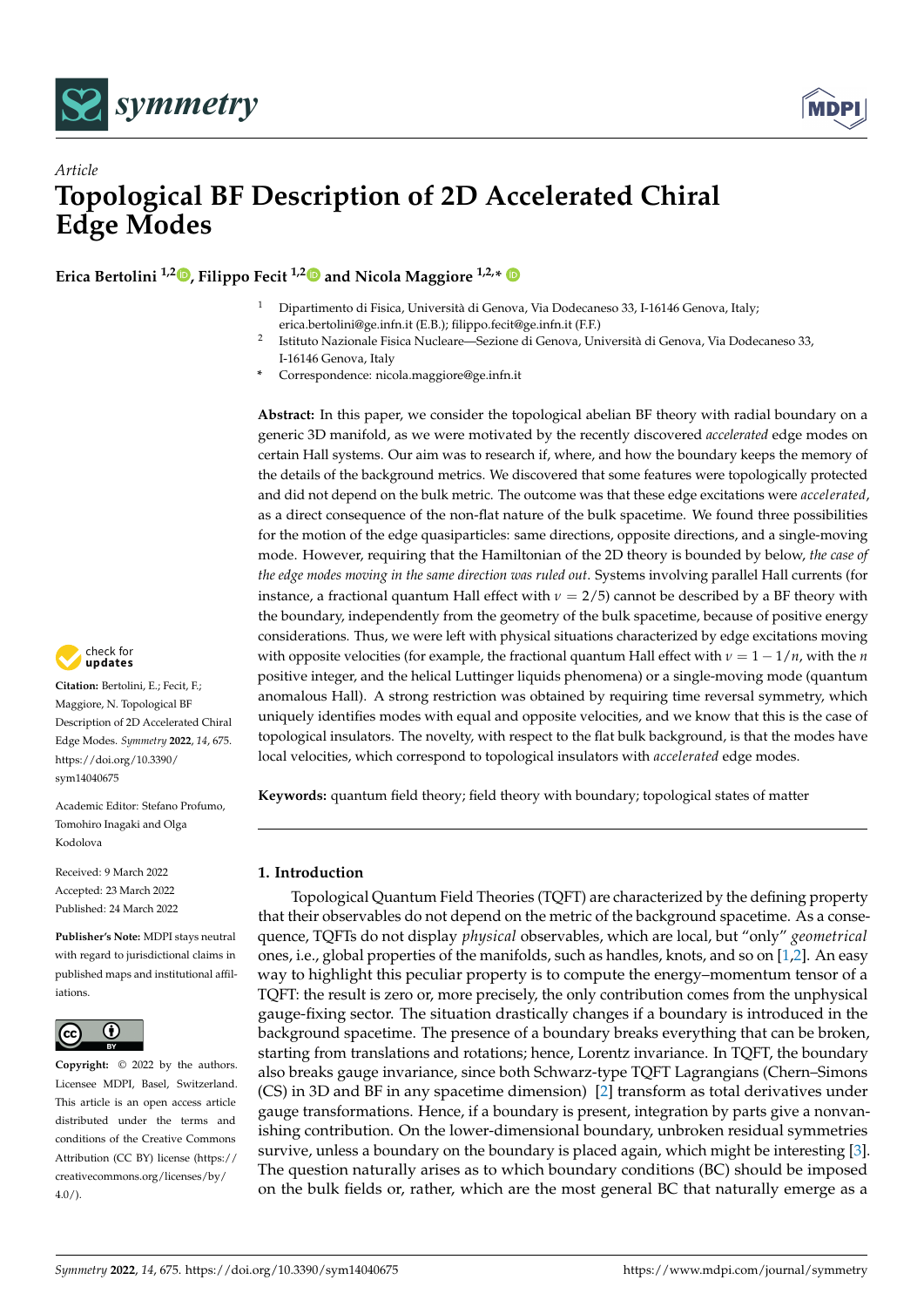consequence of the presence of a boundary itself, without introducing them by hand, in order to get rid of the dependence on any particular choice. The other crucial issue is that of determining the remnants of the bulk theory on the boundary physics, namely, the holographic projection of the *d*-dimensional bulk theory on the (*d* − 1)-dimensional boundary. Boundary effects in physics are studied for a long time. In the framework of the quantum field theory (QFT), a pioneering work was conducted by Symanzik in the case of the Casimir effect [\[4\]](#page-20-3), which is the textbook example of the physical consequences of the presence of boundaries. In [\[4\]](#page-20-3), Symanzik introduced some of the basic tools for dealing with a boundary in QFT. For instance, in this paper, we adopted Symanzik's way of determining the most general BC, thus avoiding the arbitrariness of an imposition by hand. It basically goes as follows. Given that the boundary breaks the breakable, a boundary term should be added to the action, constrained only by the most general requests of field theory: locality and power counting [\[5–](#page-20-4)[8\]](#page-20-5). The BC are then determined by a variational principle, applied on the equations of motion (EOM) of the theory, modified by the presence of the boundary term. The study of TQFT with the boundary led to remarkable results, mainly in condensed matter physics. The Hall systems have been understood in terms of the 3D CS theory with a planar boundary [\[9](#page-20-6)[–12\]](#page-20-7), and the topological insulators (TI), which represent the other important topological phase of matter [\[13–](#page-21-0)[16\]](#page-21-1), are described by the topological BF theory with a planar boundary, in 3D and 4D [\[17–](#page-21-2)[20\]](#page-21-3). In both cases, it has been possible to show the existence, on the boundary, of conserved currents forming an algebra of the Kac–Moody (KM) type [\[21](#page-21-4)[,22\]](#page-21-5), with a central charge proportional to the inverse of the action coupling constant. The holographic (in the sense previously explained) 2D theory induced on the boundary of the abelian CS theory is the Floreanini–Jackiw action [\[23\]](#page-21-6), describing edge modes moving with constant chiral velocities, which have indeed been observed [\[24\]](#page-21-7). The velocity of the edge excitations is the main observable of both Hall systems and topological insulators, and it is related to the action coupling constant or, equivalently, to the central charge of the boundary KM algebra formed by the conserved currents. Recently, Hall systems edge modes have been observed displaying *non constant* velocities [\[25\]](#page-21-8). These accelerated chiral modes cannot be explained by the above description (TQFT on flat spacetime with a planar boundary), which unavoidably yields *constant* edge velocities. The standard approach to deal with these cases is phenomenological, and basically consists of adding a suitable potential to the 2D Luttinger action, in order to reproduce time-dependent velocities [\[26](#page-21-9)[–30\]](#page-21-10). The price of this way of solving the problem is that the whole "holographic" construction of finding the right lower-dimensional action without any ad hoc extension fails. Recently, an alternative approach was proposed to reproduce accelerated edge modes in Hall systems without the need of adding any empirical potential, while keeping the holographic construction intact [\[31\]](#page-21-11). It consists of considering the bulk theory on a generic, rather that flat, background manifold. While the topological invariant action, of course, does not depend on the particular spacetime metric, Symanzik's boundary term and the boundary itself certainly do, and it is an interesting issue to find out if, how, and where this metric dependence reflects on the holographic 2D theory and, more interestingly, on physical observables. Remarkably, it has been shown that, indeed, a remnant of the bulk metric remains on the most relevant physical observable, i.e., the chiral velocity of the edge modes, which becomes *local*. In other words, the edge modes of the Hall systems, when described by a TQFT built on a generic manifold, are accelerated and, moreover, the velocities also depend on the position of the quasiparticle on the boundary, not only on time. The dependence on the bulk metric manifests only through the determinant of the induced metric on the boundary, hence it is mild, as one might expect due to the topological character of the bulk theory. Still, the local effects are reproduced, without any empirical modification of the 2D holographic Luttinger theory. The aim of this paper is to see whether a similar result holds for topological insulators, when described by a topological abelian 3D BF theory on a generic manifold with radial boundary. The main motivation for this paper is the recent discovery of modes that move on the edge of certain Hall systems with *non-constant* velocities. This phenomenon is not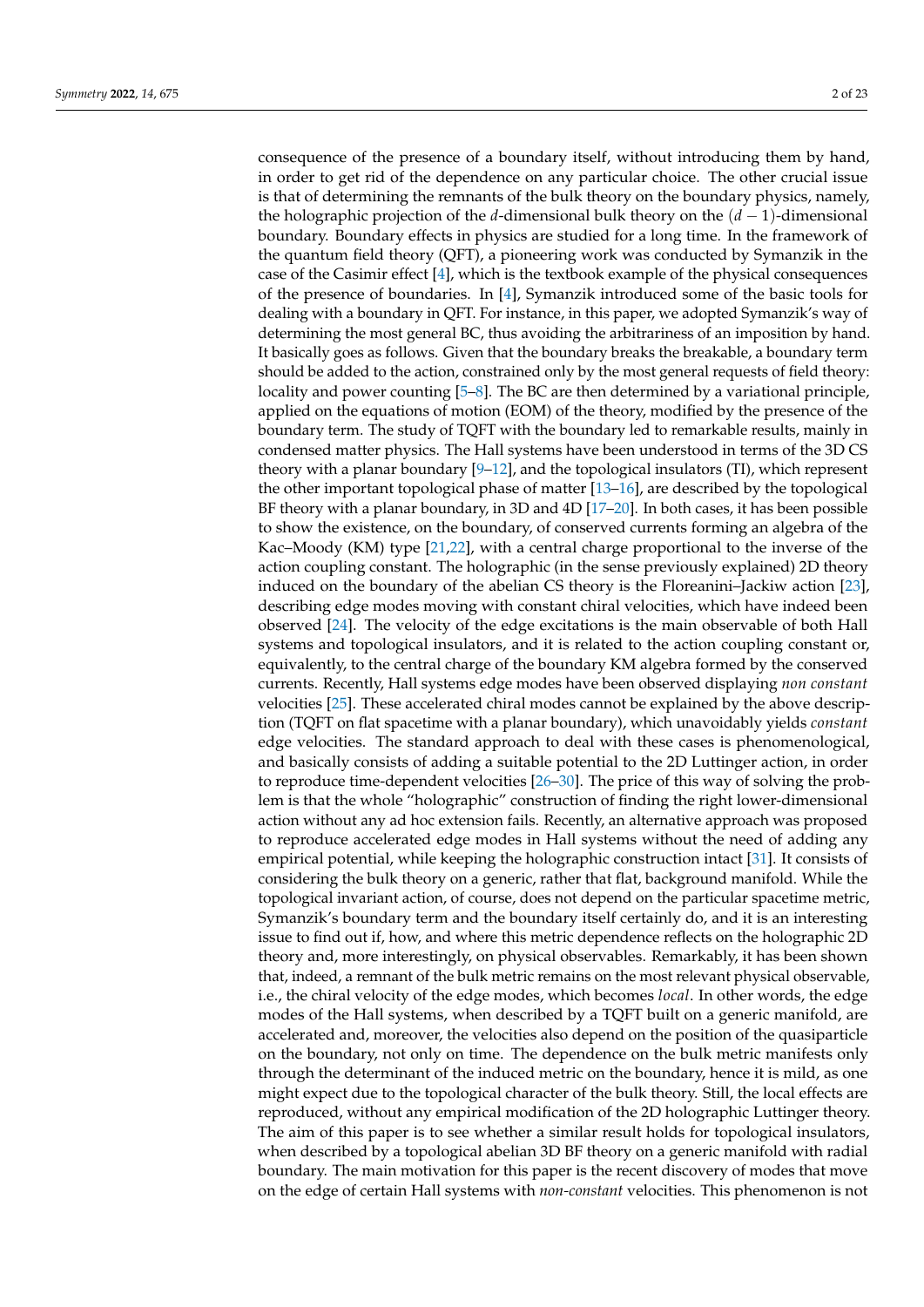explained in the standard way of adding a planar boundary on a flat bulk spacetime, which gives instead *constant* velocities. The main result of our paper is that we found that the accelerated nature of the edge modes is due to the non-flatness of the bulk manifold, which surprisingly reveals itself in the only measurable parameter of the boundary theory, namely the velocities. This unusual interplay between geometry and physics renders the results presented in this paper interesting. This article is organized as follows. In Section [2,](#page-3-0) we prepare the tools to face the problem: we introduce a radial boundary in the gauge-fixed 3D BF action, and derive, *à la* Symanzik, the most general BC on the two gauge fields of the theory. As stated, the boundary breaks gauge invariance, and this reflects in the breaking of the two Ward identities describing the broken gauge symmetry. The breakings are particularly fruitful, as they lead us to identify the 2D scalar degrees of freedom and the KM algebra formed by the edge conserved currents. Requiring the positivity of the KM central charge constrains the BF coupling to be positive. In Section [3,](#page-8-0) the 2D theory is derived as the holographic projection of the 3D bulk theory. The contact is realized by matching the BC on the bulk side and the EOM on the boundary side. The resulting action involves two scalar fields and is more complicated than the simple Luttinger theory found on the edge of CS model. We give a physical interpretation of the 2D theory, and we found three possibilities for the motion of the edge quasiparticles: same directions, opposite directions, and a single-moving mode. However, requiring that the Hamiltonian of the 2D theory is bounded by below, *the case of edge modes moving in the same direction is ruled out*. Systems involving parallel Hall currents (for instance, fractional quantum Hall effect with filling factor  $v = 2/5$  [\[32\]](#page-21-12)) cannot be described by a BF theory with a boundary, independently from the geometry of the bulk spacetime, just because of positive energy considerations. We are therefore left with physical situations characterized by edge excitations moving with opposite velocities (examples are fractional quantum Hall effect with  $\nu = 1 - 1/n$ , with *n* positive integer [\[32\]](#page-21-12) and helical Luttinger liquid phenomena, characterized by the existence of two conserved chiral edge currents propagating in opposite directions with the same speed and definite spin [\[33\]](#page-21-13)) or a single-moving mode (quantum anomalous Hall [\[16,](#page-21-1)[34](#page-21-14)[,35\]](#page-21-15)). In Section [4,](#page-14-0) a strong restriction is obtained by requiring time reversal symmetry, which uniquely identifies modes with equal and opposite velocities, and we know that this is the case of topological insulators. The novelty, with respect to the flat bulk background, is that the modes have local velocities, which correspond to topological insulators with *accelerated* edge modes. In Section [5,](#page-18-0) we summarize and discuss our results.

*Notations and Conventions*

Indices and coordinates:

$$
\mu, \nu, \rho, \dots = \{0, 1, 2\} = \{t, r, \theta\} \; ; \; i, j, \dots = \{0, 2\} = \{t, \theta\}, \tag{1}
$$

$$
x = (x_0, x_1, x_2) = (t, r, \theta) \; ; \; X = (x_0, x_2) = (t, \theta). \tag{2}
$$

The Levi-Civita tensor  $\epsilon^{\mu\nu\rho}$  is written in terms of the corresponding symbol  $\tilde{\epsilon}^{\mu\nu\rho}$ as follows

$$
\epsilon^{\mu\nu\rho} = \frac{\tilde{\epsilon}^{\mu\nu\rho}}{\sqrt{-g}},\tag{3}
$$

where *g* is the determinant of the bulk metric tensor  $g_{\mu\nu}$ , with the Lorentzian signature. The scalar Dirac delta distribution  $\delta^{(n)}(x-x')$  and the corresponding density  $\tilde{\delta}^{(n)}(x-x')$ are related by [\[36\]](#page-21-16)

<span id="page-2-0"></span>
$$
\delta^{(n)}(x - x') = \frac{\tilde{\delta}^{(n)}(x - x')}{\sqrt{-g}},
$$
\n(4)

acting on a test function  $f(x)$  as

$$
\int d^n x \sqrt{-g} \,\delta^{(n)}(x-x') f(x) = \int d^n x \,\delta^{(n)}(x-x') f(x) = f(x'). \tag{5}
$$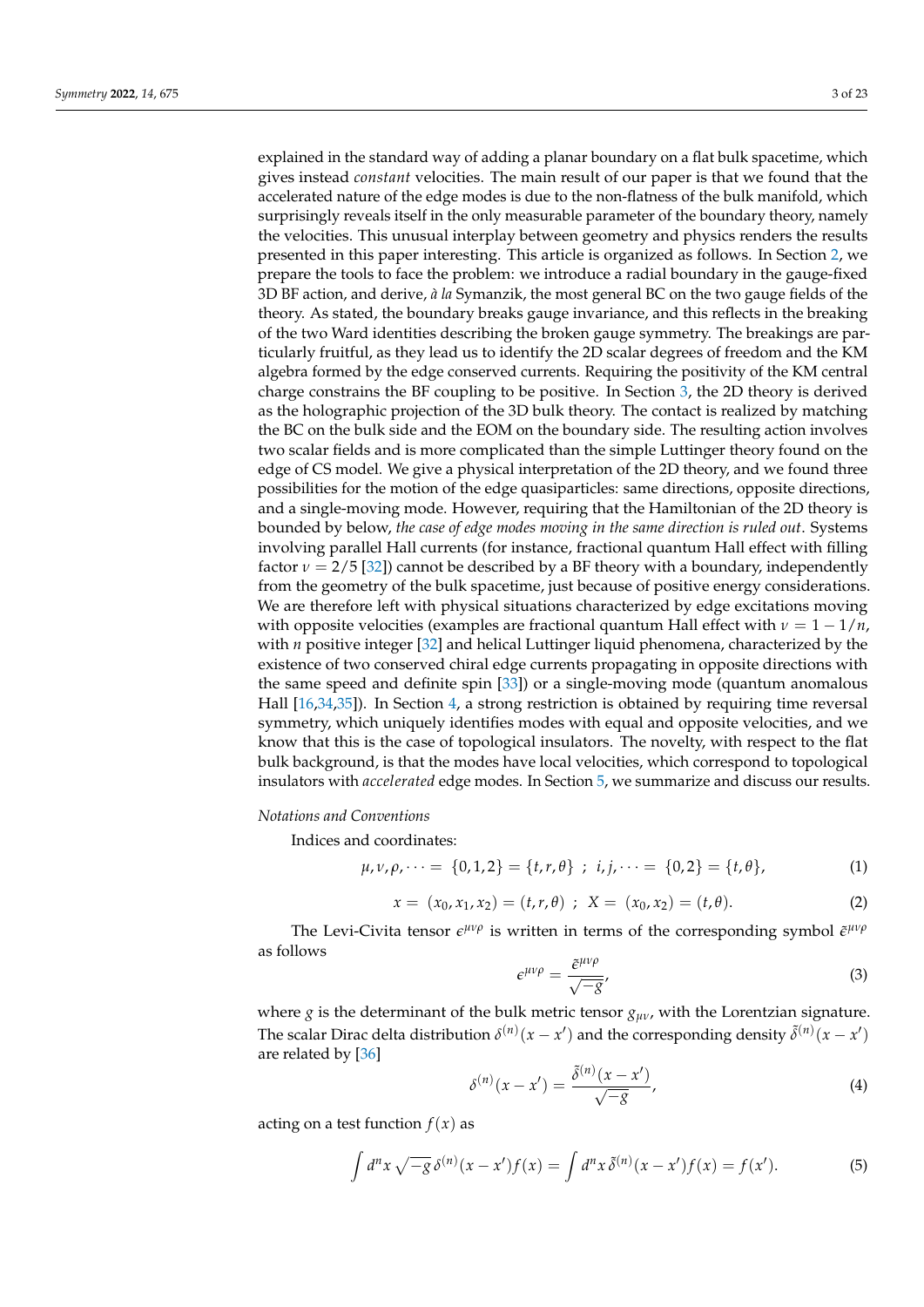The functional derivative is defined as

$$
\frac{\delta V_{\mu}(x)}{\delta V_{\nu}(x')} = \delta_{\mu}^{\nu} \delta^{(3)}(x - x'). \tag{6}
$$

For a generic manifold  $V$ , Stokes' theorem states that

$$
\int_{\mathcal{V}} d^n x \sqrt{-g} \nabla_{\mu} V^{\mu} = \int_{\partial \mathcal{V}} d^{n-1} y \sqrt{-\gamma} e_{\mu} V^{\mu}, \tag{7}
$$

where  $e_{\mu}$  is the unit vector normal to the boundary  $\partial V$  described by the equation  $f(x) = 0$ , i.e.,

$$
e_{\mu} = -\frac{\partial_{\mu}f}{\sqrt{g^{\mu\nu}\partial_{\mu}f\partial_{\nu}f}},\tag{8}
$$

and  $\gamma_{ii}$  is the induced metric on  $\partial V$ , with  $\gamma$  its determinant.

The derivative of the Heaviside step function is [\[31\]](#page-21-11)

<span id="page-3-2"></span>
$$
\nabla_{\mu}\theta(f(x)) = \partial_{\mu}\theta(f(x)) = -e_{\mu} \frac{\sqrt{|\gamma|}}{\sqrt{|g|}} \delta(f(x)).
$$
\n(9)

In this paper, we will consider a constant, radial boundary

<span id="page-3-1"></span>
$$
f(x) = R - r \quad \Rightarrow \quad e_{\mu} = \frac{\delta_{\mu}^{r}}{\sqrt{g^{rr}}} = \delta_{\mu}^{r} \frac{\sqrt{|g|}}{\sqrt{|\gamma|}},
$$
 (10)

where we use [\[37\]](#page-21-17):

<span id="page-3-4"></span>
$$
\sqrt{g^{rr}} = \frac{\sqrt{-\gamma}}{\sqrt{-g}}.\tag{11}
$$

Therefore, using [\(10\)](#page-3-1), the derivative of the step function [\(9\)](#page-3-2) simplifies to

<span id="page-3-3"></span>
$$
\nabla_{\mu}\theta(R-r) = \partial_{\mu}\theta(f(x)) = -\delta_{\mu}^{r} \delta(r-R). \tag{12}
$$

# <span id="page-3-0"></span>**2. The Model: Bulk and Boundary**

# *2.1. The Action*

We consider the abelian BF model on a manifold diffeomorphic to a cylinder of radius *R*. The boundary is introduced by means of a Heaviside step function in the bulk action, constraining the radial coordinate to  $r \leq R$ . The BF bulk action is

<span id="page-3-5"></span>
$$
S_{BF} = \kappa \int d^3x \,\theta (R - r) \,\tilde{\epsilon}^{\mu\nu\rho} \partial_\mu A_\nu B_\rho,\tag{13}
$$

where  $A_\mu$  and  $B_\mu$  are two gauge fields with mass dimensions  $[A] = [B] = 1$  and  $\kappa$  is a constant that will be determined by physical inputs, as we shall see later. We chose the radial gauge, implemented by the following gauge-fixing term

$$
S_{gf} = \int d^3x \sqrt{-g} \,\theta(R-r) \left[ \left( bA_\mu + d B_\mu \right) n^\mu \right],\tag{14}
$$

where  $n^{\mu}$  =  $(0,1,0)$  is a vector and *b*, *d* are scalar Nakanishi-Lautrup-Lagrange multipliers [\[38,](#page-21-18)[39\]](#page-21-19):

$$
\frac{\delta S}{\delta b} = n^{\mu} A_{\mu} = A_{r} = 0; \quad \frac{\delta S}{\delta d} = n^{\mu} B_{\mu} = B_{r} = 0. \tag{15}
$$

The external source term is

$$
S_{ext} = \int d^3x \sqrt{-g} \,\theta(R-r) \left( J^\mu A_\mu + \hat{J}^\mu B_\mu \right),\tag{16}
$$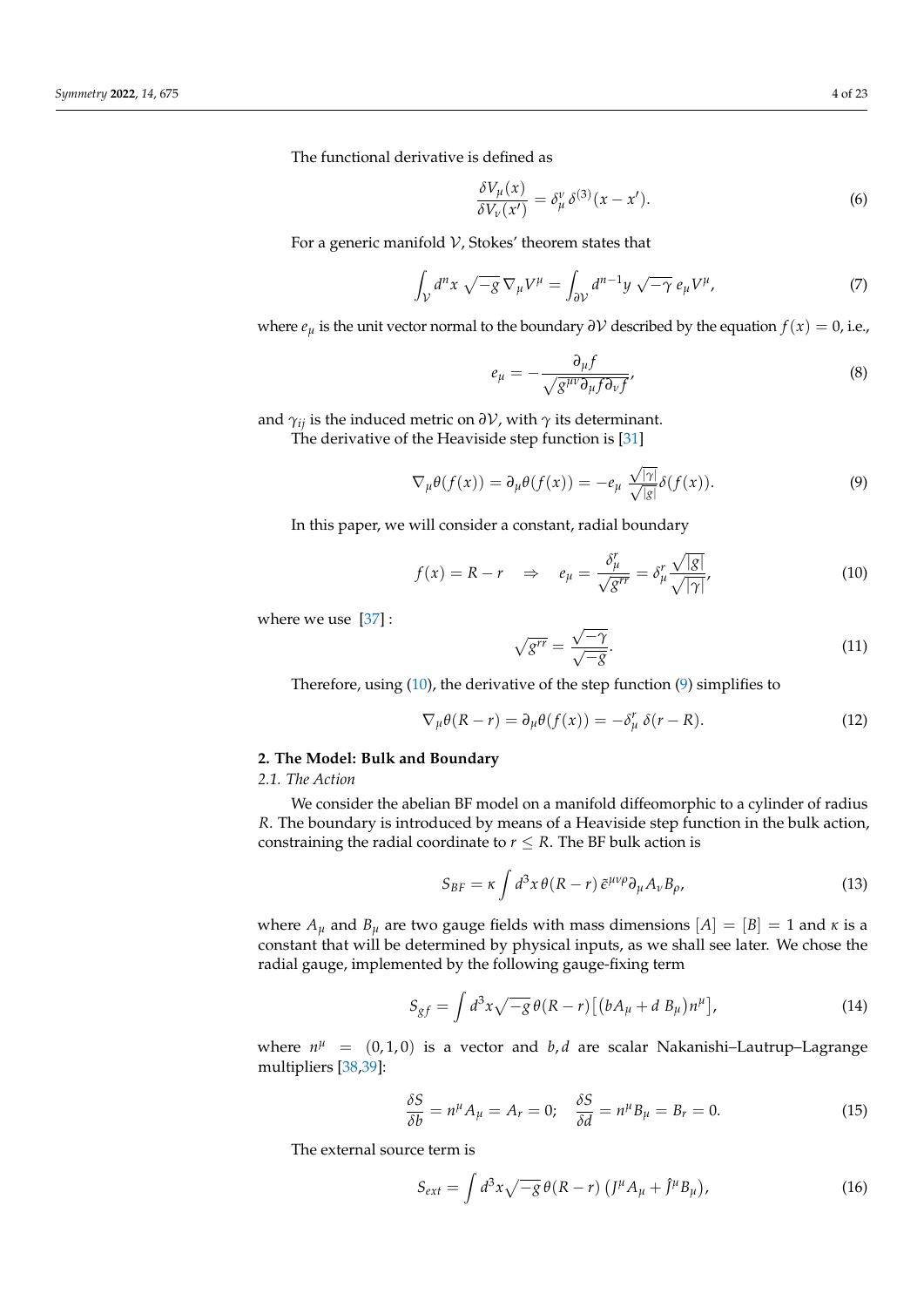where  $J^{\mu}$  and  $\hat{J}^{\mu}$  are vectors. The presence of a boundary induces, as an additional contribution, the most general boundary term compatible with power-counting and locality [\[4\]](#page-20-3)

<span id="page-4-6"></span>
$$
S_{bd} = \int d^3x \sqrt{-\gamma} \,\delta(r - R) \left( \frac{\alpha^{ij}}{2} A_i A_j + \frac{\beta^{ij}}{2} B_i B_j + \zeta^{ij} A_i B_j \right),\tag{17}
$$

where  $\alpha^{ij} = \alpha^{ji}$ ,  $\beta^{ij} = \beta^{ji}$  and  $\zeta^{ij}$  are dimensionless tensors that depend, at most, on the induced metric (components  $\gamma^{ij}$  and/or determinant  $\gamma$ ) in the following way

<span id="page-4-8"></span>
$$
\alpha^{ij} = \hat{\alpha}^{ij}(\gamma) + \hat{\alpha}(\gamma)\gamma^{ij} = \hat{\alpha}^{ij} + \hat{\alpha}\gamma^{ij}
$$
\n(18)

$$
\beta^{ij} = \hat{\beta}^{ij}(\gamma) + \hat{\beta}(\gamma)\gamma^{ij} = \hat{\beta}^{ij} + \hat{\beta}\gamma^{ij}
$$
\n(19)

$$
\zeta^{ij} = \hat{\zeta}^{ij}(\gamma) + \hat{\zeta}(\gamma)\gamma^{ij} = \hat{\zeta}^{ij} + \hat{\zeta}\gamma^{ij}.
$$
 (20)

In the flat limit, the parameters  $\alpha^{ij}$ ,  $\beta^{ij}$  and  $\zeta^{ij}$  in  $S_{bd}$  are constant [\[40\]](#page-21-20). Finally, the total action, containing BF bulk, gauge fixing, external sources, and boundary terms, is

<span id="page-4-0"></span>
$$
S = S_{BF} + S_{gf} + S_{ext} + S_{bd}.
$$
\n(21)

# *2.2. Equations of Motion and Boundary Conditions*

From the total action *S* [\(21\)](#page-4-0), the EOM of the theory follows

<span id="page-4-1"></span>
$$
\frac{\delta S}{\delta A_{\lambda}} = \theta (R - r) \left[ -\kappa \epsilon^{\mu \lambda \rho} \partial_{\mu} B_{\rho} + b \, n^{\lambda} + J^{\lambda} \right] + \delta_{i}^{\lambda} \frac{\sqrt{-\gamma}}{\sqrt{-g}} \delta(r - R) \left[ -\kappa \frac{\tilde{\epsilon}^{i1j}}{\sqrt{-\gamma}} B_{j} + \alpha^{ij} A_{j} + \zeta^{ij} B_{j} \right] = 0 \tag{22}
$$

<span id="page-4-2"></span>
$$
\frac{\delta S}{\delta B_{\lambda}} = \theta (R - r) \left[ \kappa \epsilon^{\mu \nu \lambda} \partial_{\mu} A_{\nu} + d \, n^{\lambda} + \hat{J}^{\lambda} \right] + \delta_i^{\lambda} \frac{\sqrt{-\gamma}}{\sqrt{-g}} \delta(r - R) \left[ \beta^{ij} B_j + \zeta^{ji} A_j \right] = 0. \tag{23}
$$

From the EOM, [\(22\)](#page-4-1) and [\(23\)](#page-4-2), we get the boundary conditions (BC) of the theory by applying the operator  $\lim_{\epsilon \to R} \int_{\epsilon}^{R}$ , i.e.,

$$
\lim_{\epsilon \to R} \int_{\epsilon}^{R} dr(22) : \qquad \alpha^{ij} A_j + \left( -\kappa \frac{\tilde{\epsilon}^{i1j}}{\sqrt{-\gamma}} + \zeta^{ij} \right) B_j \Big|_{r=R} = 0 \tag{24}
$$

$$
\lim_{\epsilon \to R} \int_{\epsilon}^{R} dr(23) : \qquad \zeta^{ji} A_j + \beta^{ij} B_j \Big|_{r=R} = 0. \tag{25}
$$

Equation  $(24)$  and  $(25)$  can be written in a compact form, as follows:

<span id="page-4-5"></span>Λ

<span id="page-4-4"></span><span id="page-4-3"></span>
$$
\left.\Delta^{IJ}X_J\right|_{r=R}=0,\tag{26}
$$

where  $I, I = \{i; j\} = \{0, 2; 0, 2\},\$ 

<span id="page-4-9"></span>
$$
\Lambda^{IJ} \equiv \begin{pmatrix} \alpha^{ij} & \zeta^{ij} - \kappa \epsilon^{i1j} \\ \zeta^{ji} & \beta^{ij} \end{pmatrix} = \begin{pmatrix} \alpha^{00} & \alpha^{02} & \zeta^{00} & \zeta^{02} - \hat{\kappa} \\ \alpha^{20} & \alpha^{22} & \zeta^{20} + \hat{\kappa} & \zeta^{22} \\ \zeta^{00} & \zeta^{20} & \beta^{00} & \beta^{02} \\ \zeta^{02} & \zeta^{22} & \beta^{02} & \beta^{22} \end{pmatrix},
$$
(27)

and

$$
X_J \equiv \left(\begin{array}{c} A_j \\ B_j \end{array}\right),\tag{28}
$$

where we defined

<span id="page-4-7"></span>
$$
\hat{\kappa} \equiv \frac{\kappa \tilde{\epsilon}^{012}}{\sqrt{-\gamma}}.
$$
\n(29)

We leave  $\tilde{\epsilon}^{012}$  explicit (instead of simply putting it equal to 1) to keep the tensor nature of all quantities explicit. For instance, in this way, we immediately see that *κ*ˆ is a scalar function. The BC [\(26\)](#page-4-5) define a linear, homogeneous system of four equations and four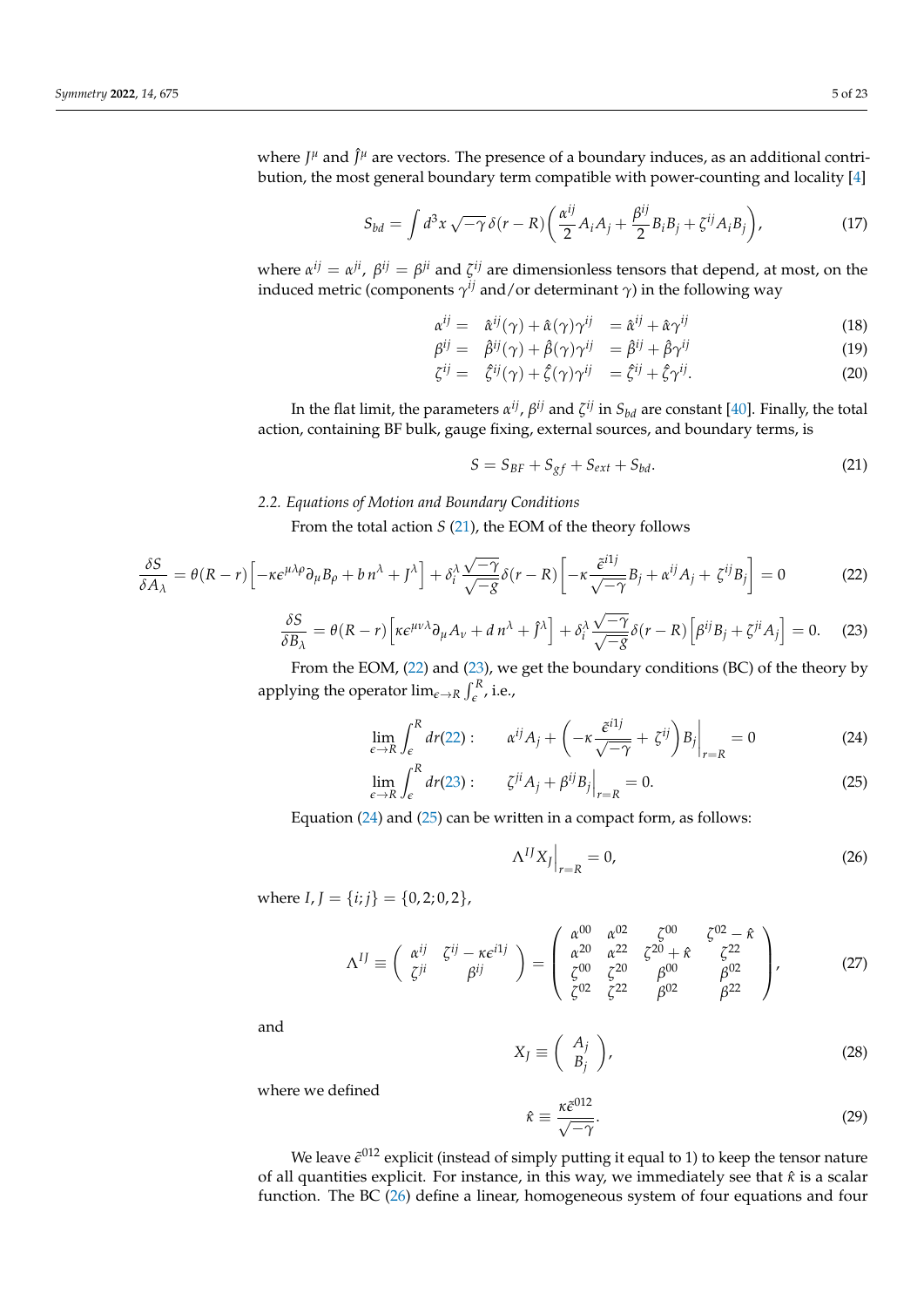variables  $A_i|_{r=R}$  and  $B_i|_{r=R}$ , for which, requiring det  $\Lambda = 0$ , it is possible to write three of the fields in terms of one:

<span id="page-5-5"></span><span id="page-5-4"></span>
$$
B_{\theta}(X) = -l_1 B_t(X) \tag{30}
$$

$$
A_{\theta}(X) = -l_2 B_t(X) \tag{31}
$$

$$
A_t(X) = -l_3 B_t(X), \qquad (32)
$$

where  $l_{1,2,3}$  depend on the coefficients of the total action [\(21\)](#page-4-0) and, therefore, in general, are local functions of the induced metrics on the boundary *γij*(*X*). Their explicit form can be found in [A](#page-19-0)ppendix A  $((A8)–(A10))$  $((A8)–(A10))$  $((A8)–(A10))$  $((A8)–(A10))$  $((A8)–(A10))$ . Notice that to exclude Dirichlet-like solutions (i.e.,  $A_i|_{r=R} = B_i|_{r=R} = 0$ ), which would trivialize the boundary 2D physics, we must require  $l_i \neq 0$  and  $l_i^{-1} \neq 0$ .

## *2.3. Ward Identities*

The covariant divergence of the EOM [\(22\)](#page-4-1) is

<span id="page-5-0"></span>
$$
\nabla_{\lambda} \frac{\delta S}{\delta A_{\lambda}} = \nabla_{\lambda} \left[ \theta (R - r) \left( -\kappa \epsilon^{\mu \lambda \rho} \partial_{\mu} B_{\rho} + n^{\lambda} b + J^{\lambda} \right) \right]
$$
  
= 
$$
\frac{1}{\sqrt{-g}} \delta(r - R) \kappa \tilde{\epsilon}^{i1} \partial_{i} B_{j} + \frac{1}{\sqrt{-g}} \partial_{\lambda} \left[ \theta (R - r) n^{\lambda} b \sqrt{-g} \right] + \nabla_{\lambda} \left[ \theta (R - r) J^{\lambda} \right] = 0,
$$
 (33)

where we used the BC [\(24\)](#page-4-3), the fact that  $\epsilon^{\mu\nu\rho}\nabla_{\mu}\partial_{\nu}B_{\rho} = 0$ , the definition of covariant derivative of the step function [\(12\)](#page-3-3) and the formula for the covariant divergence

<span id="page-5-3"></span>
$$
\nabla_{\mu}V^{\mu} = \frac{1}{\sqrt{-g}}\partial_{\mu}\left(V^{\mu}\sqrt{-g}\right). \tag{34}
$$

By multiplying [\(33\)](#page-5-0) by  $\sqrt{-g}$  and integrating over the coordinate normal to the boundary  $r = R$ , we get

<span id="page-5-1"></span>
$$
\int_0^{+\infty} dr \left\{ \delta(r - R) \kappa \tilde{\epsilon}^{i1} \partial_i B_j + \partial_\lambda \left[ \theta(R - r) n^\lambda b \sqrt{-g} \right] + \sqrt{-g} \nabla_\lambda \left[ \theta(R - r) J^\lambda \right] \right\} \n= \kappa \tilde{\epsilon}^{i1} \partial_i B_j \Big|_{r = R} - b \sqrt{-g} \widehat{r_{r = 0}} + \int_0^{+\infty} dr \sqrt{-g} \nabla_\lambda \left[ \theta(R - r) J^\lambda \right] = 0,
$$
\n(35)

where we adopted the convention according to which the *θ* components of the fields, their *θ*-derivatives, and the Lagrange multipliers vanish at *r* = 0 :

$$
A_{\theta} = B_{\theta} = \partial_{\theta} A_t = \partial_{\theta} B_t = b = d|_{r=0} = 0.
$$
\n(36)

The invariant measure for integrating along *r* can be identified as induced from the bulk, as follows

$$
\int d^3x \sqrt{-g} \delta^{(2)}(X - X') = \int d^3x \sqrt{-g} \frac{\delta^{(2)}(X - X')}{\sqrt{-\gamma}} = \int dr \frac{\sqrt{-g}}{\sqrt{-\gamma}} = \int dr \sqrt{g_{rr}}, \quad (37)
$$

where we used [\(11\)](#page-3-4) and  $X = (t, \theta)$  are the boundary coordinates. However, in the specific case of [\(35\)](#page-5-1), the  $\sqrt{g_{rr}}$  factor in the integration can be omitted, simply dividing [\(33\)](#page-5-0) by  $\sqrt{g_{rr}}$ . Using  $(12)$  in  $(35)$ , we finally find

<span id="page-5-2"></span>
$$
\int_0^R dr \sqrt{-g} \nabla_{\lambda} J^{\lambda} = \left( -\kappa \tilde{\epsilon}^{i1j} \partial_i B_j + \sqrt{-g} J^r \right)_{r=R'}
$$
\n(38)

which is the Ward identity corresponding to the gauge transformation of the gauge field  $A<sub>u</sub>$ , broken at its rhs by the presence of the boundary. By applying the same procedure to the EOM [\(23\)](#page-4-2), with  $d|_{r=0} = 0$ , we obtain a second broken Ward identity: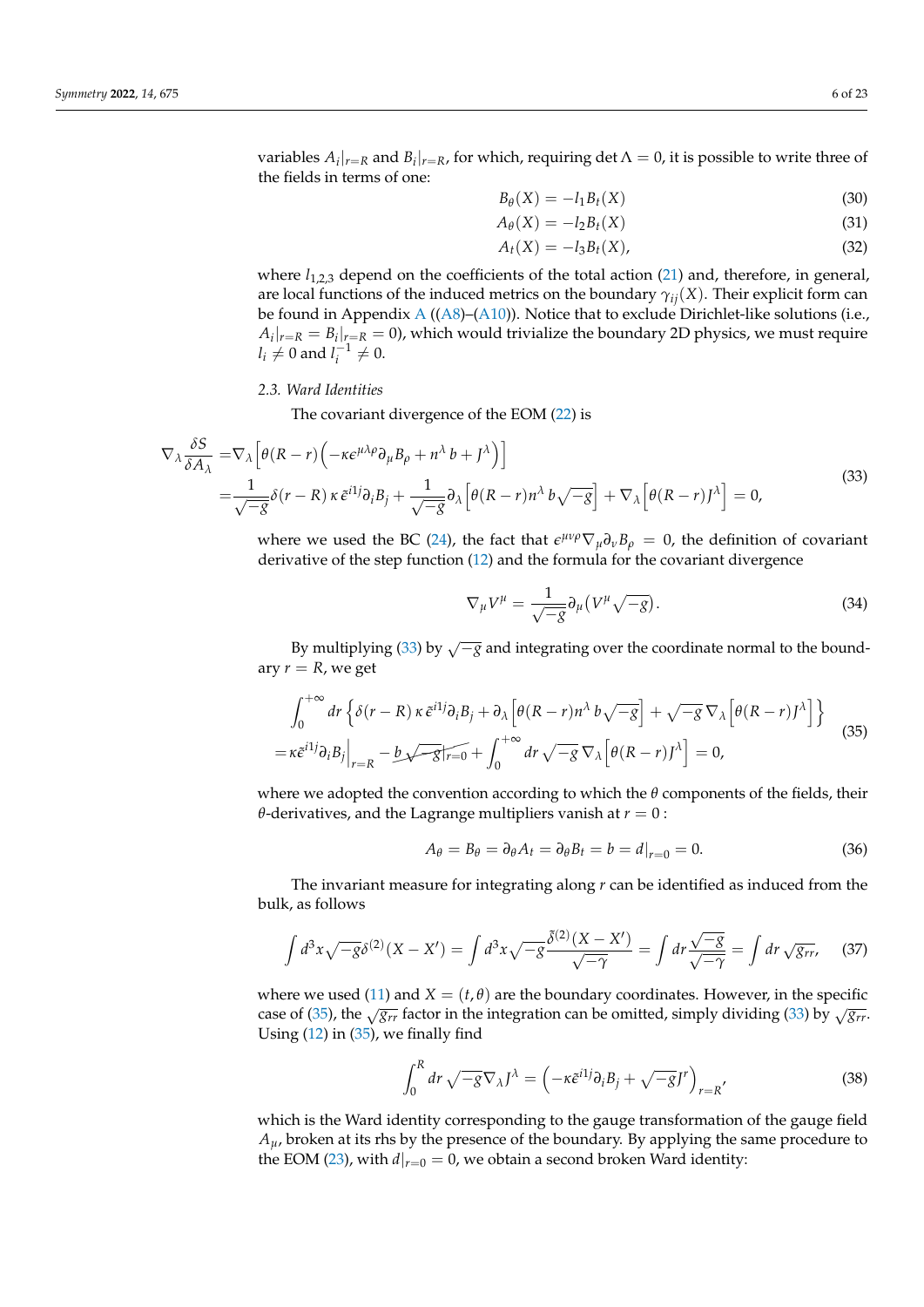<span id="page-6-0"></span>
$$
\int_0^R dr \sqrt{-g} \nabla_\lambda \hat{J}^\lambda = \left( -\kappa \tilde{\epsilon}^{i1j} \partial_i A_j + \sqrt{-g} \tilde{J}^r \right)_{r=R}.
$$
 (39)

From [\(38\)](#page-5-2) and [\(39\)](#page-6-0), going on-shell (i.e.,  $J = \hat{J} = 0$ ), we find

<span id="page-6-5"></span><span id="page-6-4"></span>
$$
\left. \tilde{e}^{i1j} \partial_i B_j \right|_{r=R} = 0 \tag{40}
$$

<span id="page-6-2"></span><span id="page-6-1"></span>
$$
\tilde{e}^{i1j}\partial_i A_j\Big|_{r=R} = 0,\t\t(41)
$$

which describe two conserved currents on the boundary  $r = R$ . The most general solutions to these equations are [\[41,](#page-21-21)[42\]](#page-21-22)

$$
B_i(X) = \partial_i \psi(X) + \delta_{i2} \hat{C}
$$
\n(42)

$$
A_i(X) = \partial_i \varphi(X) + \delta_{i2} C,\tag{43}
$$

where *C* and  $\hat{C}$  are two constants and  $\varphi(X)$  and  $\psi(X)$  are scalar boundary fields with zero mass dimensions, i.e.,  $[\varphi] = [\psi] = 0$ , which should be identified with the boundary degrees of freedom (DOF). Being on a closed, periodic boundary, we need to specify periodicity conditions

$$
A_i(t,\theta) = A_i(t,\theta + 2\pi) \Rightarrow \varphi(t,\theta) = \varphi(t,\theta + 2\pi)
$$
\n(44)

$$
B_i(t,\theta) = B_i(t,\theta + 2\pi) \Rightarrow \psi(t,\theta) = \psi(t,\theta + 2\pi).
$$
 (45)

The values of the constants *C* and  $\hat{C}$  in [\(42\)](#page-6-1), [\(43\)](#page-6-2) are found by applying the mean value theorem for holomorphic functions, which states that if *f* is analytic in a region *D*, and  $a \in D$ , then  $f(a) = \frac{1}{2\pi} \oint_{\mathcal{C}(a)} f$ , where  $\mathcal{C}(a)$  is a circle centered in *a*. In our case (2 + 1 dimensions) taking for C the circular boundary  $r = R$  centered at  $r = 0$  allows us to write

$$
A_{\theta}(t, r = 0, \theta) = \oint_{ring R} A_{\theta}(x) = \underline{\varphi}(t, \theta)|_{\theta=0}^{\theta=2\pi} + 2\pi C.
$$
 (46)

From the requirement  $A_{\theta}(t, r = 0, \theta) = 0$ , it follows that

<span id="page-6-6"></span>
$$
C = 0.\t\t(47)
$$

Analogously, we also get

<span id="page-6-7"></span><span id="page-6-3"></span>
$$
\hat{C} = 0.\t\t(48)
$$

## *2.4. Algebra*

The generating functional of the connected Green functions  $Z_c[J,\hat{J}]$  is defined in the usual way

$$
e^{iZ_c[J,\hat{J}]} = \int DA DB Db Dd e^{iS[A,B,b,d,J,\hat{J}]}, \qquad (49)
$$

from which the 1- and 2-point Green functions are derived

$$
\left. \frac{\delta Z_c[J]}{\delta J^i(x)} \right|_{J=0} = \langle A_i(x) \rangle \tag{50}
$$

$$
\left. \frac{\delta^{(2)} Z_c[J]}{\delta J^i(x) \delta J^j(x')} \right|_{J=0} \equiv \Delta_{ij}(x, x') = i \langle \mathcal{T}(A_i(x) A_j(x')) \rangle, \tag{51}
$$

where  $T$  is the time-ordered product

$$
\langle \mathcal{T}(A_l(x)A_j(x')) \rangle \equiv \theta(t-t') \langle A_l(x)A_j(x') \rangle + \theta(t'-t) \langle A_j(x')A_l(x) \rangle. \tag{52}
$$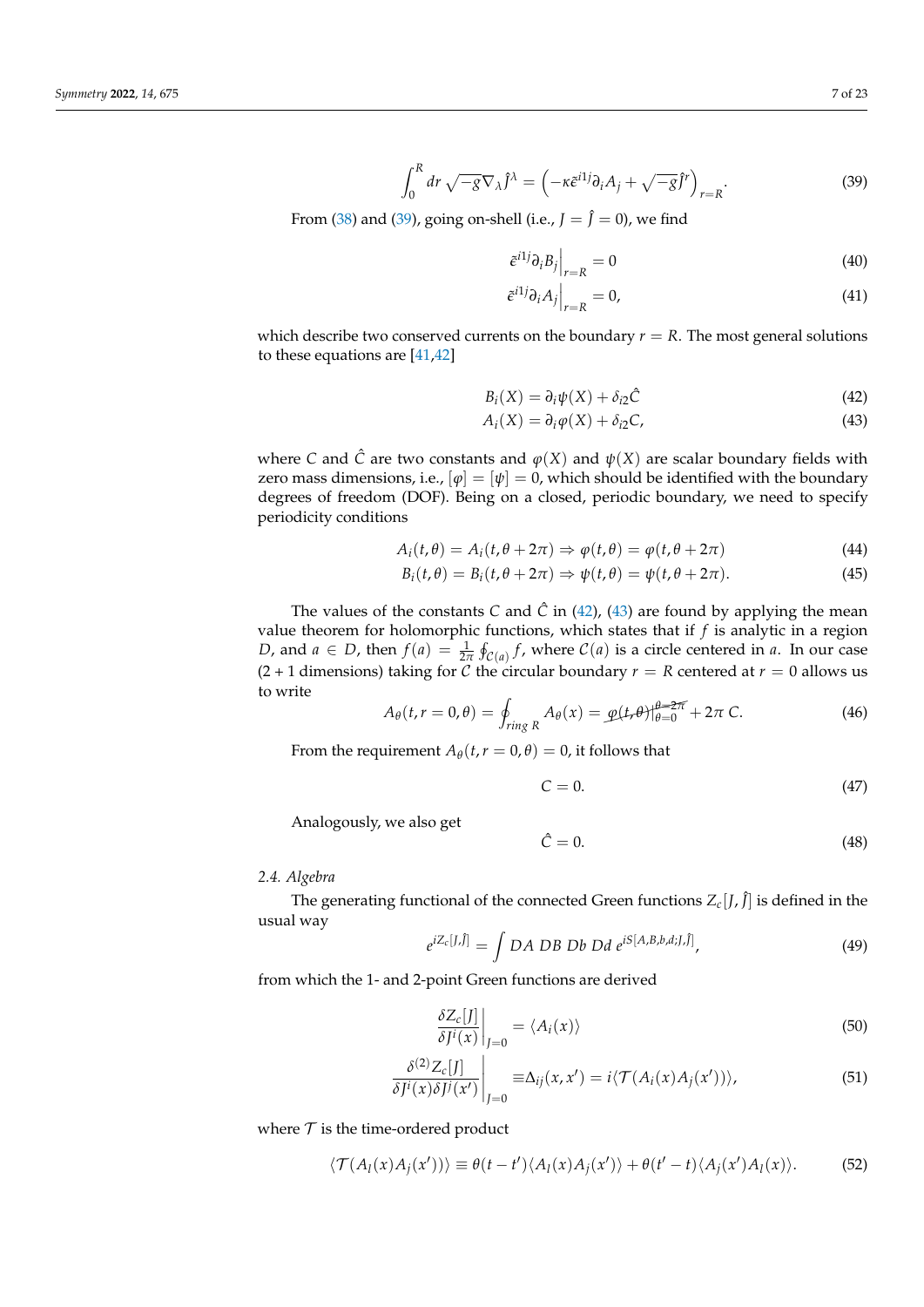In order to compute the propagator [\(51\)](#page-6-3), we need the following result

<span id="page-7-0"></span>
$$
\frac{\delta}{\delta J^i(x')} \nabla_{\lambda} J^{\lambda}(x) = \frac{\delta}{\delta J^i(x')} \left[ \frac{1}{\sqrt{-g}} \partial_{\lambda} \left( J^{\lambda} \sqrt{-g} \right) \right] = \frac{1}{\sqrt{-g}} \partial_i \tilde{\delta}^{(3)}(x - x'), \tag{53}
$$

where we used [\(34\)](#page-5-3) and the relation between scalar and density Dirac delta distributions [\(4\)](#page-2-0). Taking now the functional derivative with respect to the external sources *J,*  $\hat{J}$  of the broken Ward identities [\(38\)](#page-5-2) and [\(39\)](#page-6-0), we get  $\frac{\delta}{\delta J^k(x')}$  (38):

$$
\int_0^R dr \, \partial_k \tilde{\delta}^{(3)}(x - x') = -\kappa \tilde{\epsilon}^{i1} \partial_i \frac{\delta^{(2)} Z_c}{\delta J^k(X') \delta \tilde{J}^j(X)} \Big|_{J = \tilde{J} = 0}
$$
\n
$$
\partial_k \tilde{\delta}^{(2)}(X - X') = -i\kappa \tilde{\epsilon}^{i1} \partial_i \langle \mathcal{T}(A_k(X')B_j(X)) \rangle
$$
\n
$$
= -i\kappa \tilde{\epsilon}^{012} \left[ B_\theta(X), A_k(X') \right] \partial_t \theta(t - t'),
$$
\n(54)

<span id="page-7-1"></span>where we used [\(51\)](#page-6-3)–[\(53\)](#page-7-0). To write [\(54\)](#page-7-1), we used the fact that for any  $r' \le R$  we have  $\int_0^R dr \, \tilde{\delta}(r - r') = 1$ , in fact, since by definition  $\tilde{\delta}(r - r') \equiv -\partial_r \theta(r' - r)$ :

$$
\int_{0}^{R} dr \,\partial_{r}\theta(r'-r)f(r) = \int_{0}^{R} \{\partial_{r}[\theta(r'-r)f(r)] - \theta(r'-r)\partial_{r}f(r)\}
$$
\n
$$
= \theta(r'-r)f(r)\Big|_{0}^{R} - \int_{0}^{R} dr \,\theta(r'-r)\partial_{r}f(r)
$$
\n
$$
= \begin{cases}\nf(R) - f(0) - \int_{0}^{R} dr \,\partial_{r}f(r) = 0 & \text{if } r' > R \\
0 - f(0) - \int_{0}^{r'} dr \,\partial_{r}f(r) = -f(r') & \text{if } r' \leq R\n\end{cases} (55)
$$

Going on-shell, i.e., using [\(40\)](#page-6-4), we have

<span id="page-7-2"></span>
$$
\tilde{\epsilon}^{012}\left[B_{\theta}(X), A_{k}(X')\right]\partial_{t}\theta(t-t') = \frac{i}{\kappa}\partial_{k}\tilde{\delta}^{(2)}(X-X'). \tag{56}
$$

Setting  $k = t$  in [\(56\)](#page-7-2) and integrating over time, we get the equal time commutator

$$
[B_{\theta}(X), A_t(X')] = 0.
$$
\n
$$
(57)
$$

Analogously, choosing  $k = \theta$  we get

$$
\tilde{\epsilon}^{012}\big[B_{\theta}(X), A_{\theta}(X')\big]\Big|_{t=t'} = \frac{i}{\kappa}\partial_{\theta}\tilde{\delta}(\theta - \theta'). \tag{58}
$$

We can repeat this to find the whole current algebra  $\frac{\delta}{\delta f^k(x')}$  [\(38\)](#page-5-2):

$$
0 = \tilde{\epsilon}^{i1} \partial_i \frac{\delta^{(2)} Z_c}{\delta \hat{J}^k(X') \delta \hat{J}^j(X)} \bigg|_{J=0} = \tilde{\epsilon}^{i1} \partial_i \langle \mathcal{T} (B_k(X') B_j(X)) \rangle = \tilde{\epsilon}^{012} [B_\theta(X), B_k(X')] \partial_t \theta(t - t'), \tag{59}
$$

which leads to

 $[B_{\theta}(X), B_{k}(X')] \big|_{t=t'} = 0.$  (60)

In the same way, from  $\frac{\delta}{\delta J^k(x')}$  [\(39\)](#page-6-0), we get

$$
[A_{\theta}(X), A_{k}(X')]_{t=t'} = 0.
$$
 (61)

Finally, from  $\frac{\delta}{\delta \hat{J}^k(x')}$  [\(39\)](#page-6-0), we have

$$
\left[A_{\theta}(X), B_{t}(X')\right]_{t=t'} = 0\tag{62}
$$

$$
\tilde{\epsilon}^{012}\left[A_{\theta}(X), B_{\theta}(X')\right]_{t=t'} = \frac{i}{\kappa}\partial_{\theta}\tilde{\delta}(\theta - \theta'). \tag{63}
$$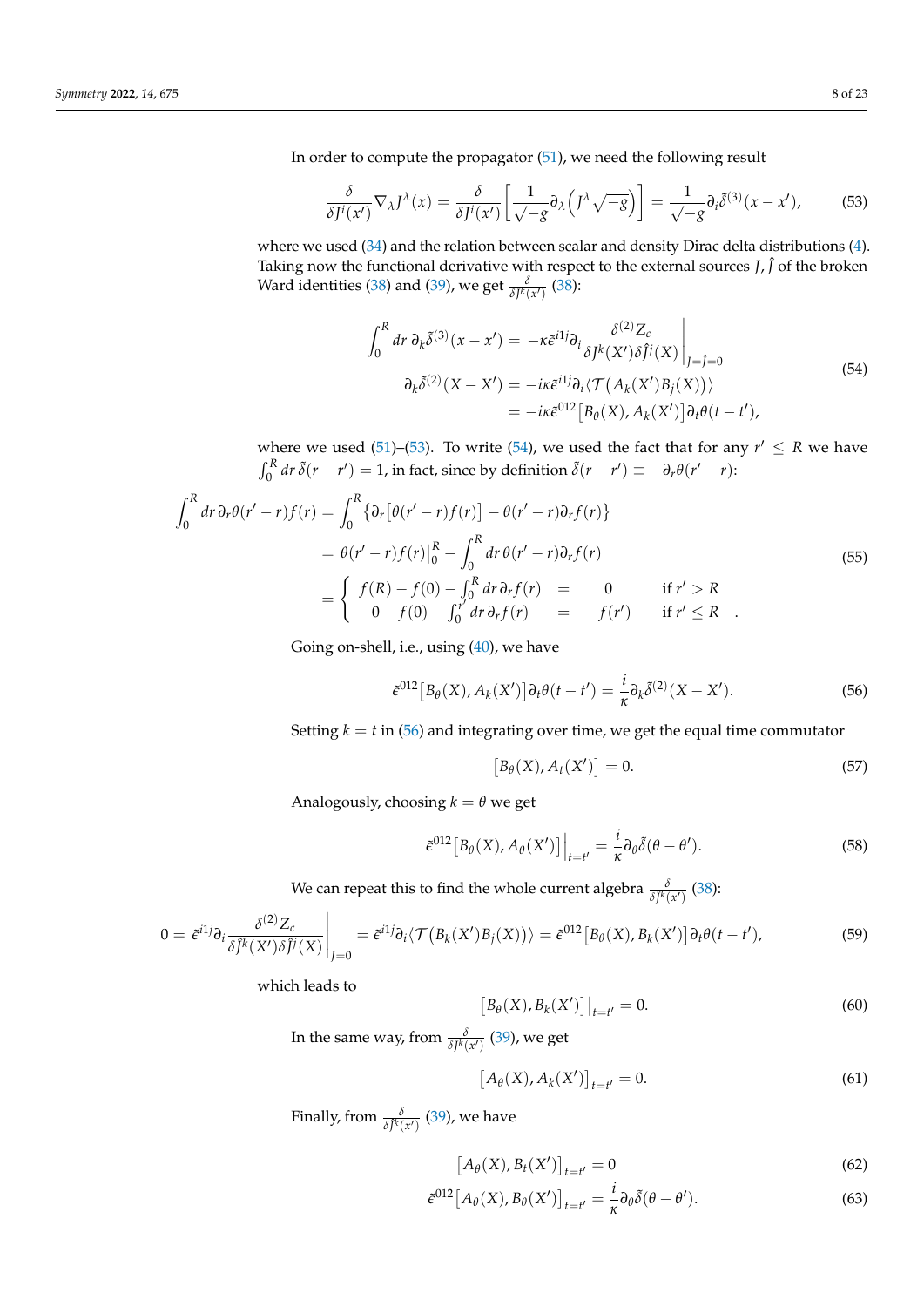Summarizing, the equal time commutators are

<span id="page-8-3"></span><span id="page-8-1"></span> $[B_\theta(X), A_t(X')] = 0$ (64)

$$
\tilde{\epsilon}^{012}\left[B_{\theta}(X), A_{\theta}(X')\right] = \frac{i}{\kappa} \partial_{\theta} \tilde{\delta}(\theta - \theta') \tag{65}
$$

$$
[B_{\theta}(X), B_{k}(X')] = 0 \tag{66}
$$

$$
[A_{\theta}(X), A_{k}(X')] = 0 \tag{67}
$$

$$
[A_{\theta}(X), B_t(X')] = 0 \tag{68}
$$

$$
\tilde{\epsilon}^{012}[A_{\theta}(X), B_{\theta}(X')] = \frac{i}{\kappa} \partial_{\theta} \tilde{\delta}(\theta - \theta'). \tag{69}
$$

One can observe that by using the property of the delta function  $\delta'(x) = -\delta'(-x)$ , the commutators [\(65\)](#page-8-1) and [\(69\)](#page-8-2) represent the same relation. Equations [\(64\)](#page-8-3)–(69) describe a semidirect sum of Kac–Moody (KM) algebras [\[21](#page-21-4)[,22\]](#page-21-5) with central charge

<span id="page-8-2"></span>
$$
c = \frac{1}{\kappa},\tag{70}
$$

which, as one can expect, inherit the topological nature of the bulk theory, being independent from the metric. It is interesting to note that, from the positivity of the central charge, being necessary for the unitarity of the conformal field theory [\[43](#page-21-23)[,44\]](#page-21-24), we get a constraint on the coupling constant of the BF bulk model

<span id="page-8-6"></span>
$$
\kappa > 0. \tag{71}
$$

Typically, the constraint on the coupling constants of QFT is derived by asking the positivity of the energy density, which is the 00-component of the energy momentum tensor *T* <sup>00</sup>. This cannot be achieved in TQFTs, which have vanishing Hamiltonian, as it is well known. The constraint in that case is obtained by asking the positivity of the central charge of the edge current algebra, as in the present case.

### <span id="page-8-0"></span>**3. The 2D Boundary Theory**

We now focus on the construction of the boundary theory, whose DOFs are the boundary scalar fields  $\varphi$ (*X*) and  $\psi$ (*X*) defined by the solutions [\(42\)](#page-6-1) and [\(43\)](#page-6-2) of the conserved currents Equations [\(40\)](#page-6-4) and [\(41\)](#page-6-5). Building the 2D induced theory involves three steps:

- 1. Identification of the 2D canonical variables in terms of boundary fields;
- 2. Derivation of the most general 2D action;
- 3. Bulk-boundary correspondence (holographic contact).

## *3.1. The 2D Canonical Variables*

The first step is to write the commutator [\(69\)](#page-8-2) in terms of the boundary fields  $\varphi(X)$ ,  $\psi(X)$ , using [\(42\)](#page-6-1) and [\(43\)](#page-6-2) (with  $C = \hat{C} = 0$ ) :

<span id="page-8-4"></span>
$$
\tilde{\epsilon}^{012} \big[ \partial_{\theta} \varphi(X), \partial_{\theta'} \psi(X') \big] = \frac{i}{\kappa} \partial_{\theta} \tilde{\delta}(\theta - \theta') \quad \Rightarrow \quad \tilde{\epsilon}^{012} \big[ \varphi(X), \partial_{\theta'} \psi(X') \big] = \frac{i}{\kappa} \tilde{\delta}(\theta - \theta'). \tag{72}
$$

Analogously, from [\(65\)](#page-8-1) we get

<span id="page-8-5"></span>
$$
\tilde{\epsilon}^{012} \big[ \psi(X), \partial_{\theta'} \varphi(X') \big] = \frac{i}{\kappa} \tilde{\delta}(\theta - \theta'). \tag{73}
$$

Both the relations [\(72\)](#page-8-4) and [\(73\)](#page-8-5) can be interpreted as canonical commutation relations of the type

$$
[q(X), p(X')] = i\tilde{\delta}(\theta - \theta'), \qquad (74)
$$

once the following identifications are done: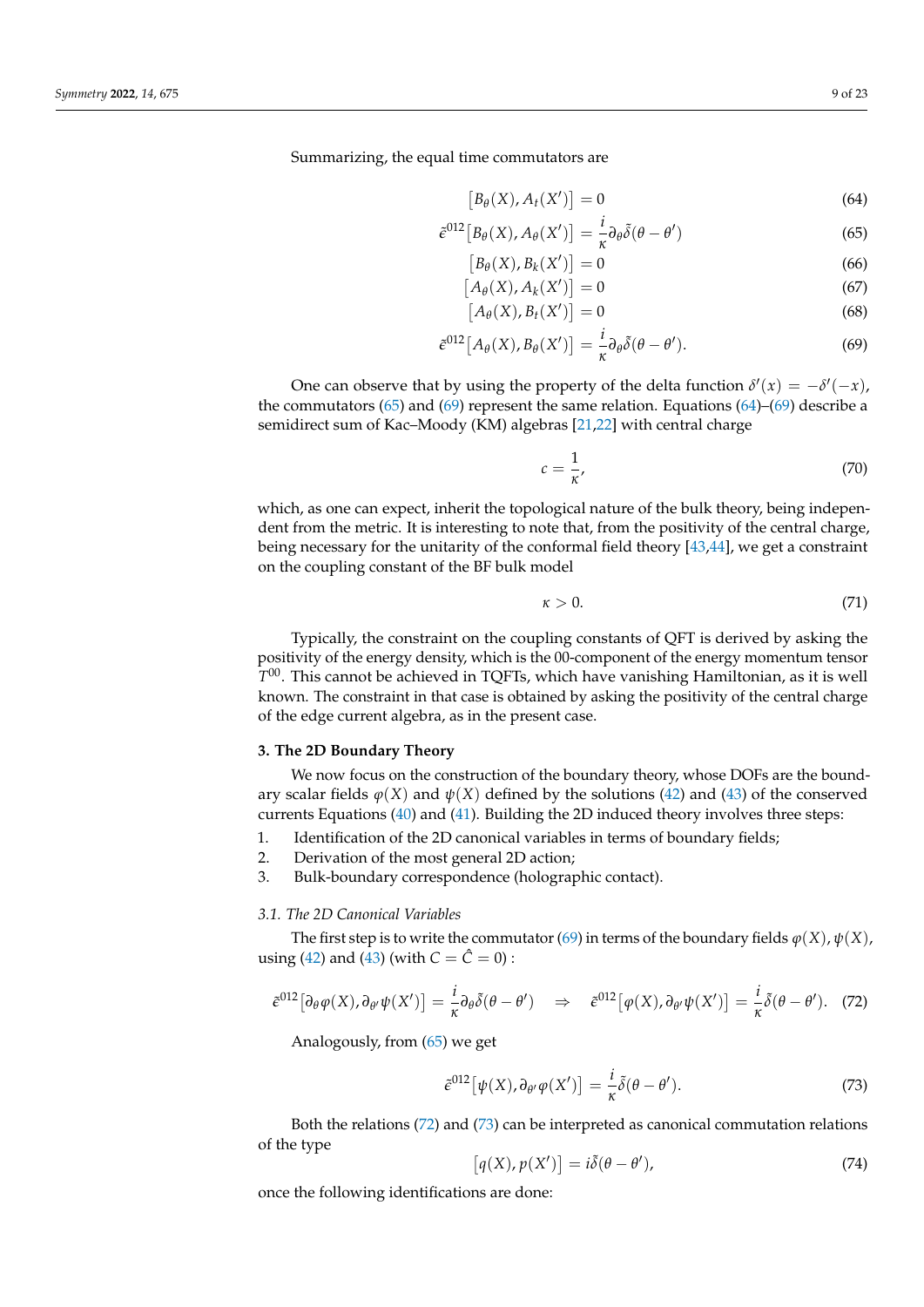<span id="page-9-1"></span><span id="page-9-0"></span>
$$
q_1 \equiv \varphi; \quad p_1 \equiv \kappa \tilde{\epsilon}^{012} \partial_{\theta} \psi \tag{75}
$$

$$
q_2 \equiv \psi; \quad p_2 \equiv \kappa \tilde{\epsilon}^{012} \partial_\theta \varphi. \tag{76}
$$

Therefore the DOF of the 2D theory are equivalently described by either of the sets of canonical variables [\(75\)](#page-9-0) or [\(76\)](#page-9-1).

## *3.2. The 2D Action*

To find the most general 2D action, we make a derivative expansion in the boundary fields  $\varphi$ (*X*) and  $\psi$ (*X*), compatible with power-counting (we remind that  $\varphi$ ) =  $\psi$  = 0)

<span id="page-9-2"></span>
$$
S_{2D}[\varphi,\psi] = \int d^2X \mathcal{L}_{2D} = \int d^2X \sqrt{-\gamma} \Big( a^{ij} \partial_i \varphi \partial_j \varphi + b^{ij} \partial_i \psi \partial_j \psi + c^{ij} \partial_i \varphi \partial_j \psi + d^i \partial_i \varphi + f^i \partial_i \psi + h \Big), \tag{77}
$$

where  $a^{ij} = a^{ji}$ ,  $b^{ij} = b^{ji}$  and  $c^{ij}$  are tensors,  $d^i$  and  $f^i$  are vectors and  $h$  is a scalar, with mass dimensions

$$
[a] = [b] = [c] = 0; \quad [d] = [f] = 1; \quad [h] = 2.
$$
\n(78)

The coefficients appearing in [\(77\)](#page-9-2) may depend on the induced metric *γij*(*X*) and/or on the boundary fields, but not on their derivatives. The definitions of the scalar fields  $\varphi(X)$  and  $\psi(X)$  [\(42\)](#page-6-1) and [\(43\)](#page-6-2) are invariant under the shift transformations  $\delta_s$ ,  $\delta'_s$  defined as

$$
\delta_s \varphi = \eta \tag{79}
$$

$$
\delta'_{s}\psi = \eta'.\tag{80}
$$

Consequently, the 2D Lagrangian  $\mathcal{L}_{2D}$  in [\(77\)](#page-9-2) must be shift-invariant as well

$$
\delta_s \mathcal{L}_{2D} = \delta_s' \mathcal{L}_{2D} = 0, \tag{81}
$$

which implies

<span id="page-9-4"></span>
$$
S_{2D}[\varphi,\psi] = \int d^2X \mathcal{L}_{2D} = \int d^2X \sqrt{-\gamma} \Big( a^{ij} \partial_i \varphi \partial_j \varphi + b^{ij} \partial_i \psi \partial_j \psi + c^{ij} \partial_i \varphi \partial_j \psi + d^i \partial_i \varphi + f^i \partial_i \psi \Big), \tag{82}
$$

with

$$
\frac{\partial a^{ij}}{\partial \varphi} = \frac{\partial b^{ij}}{\partial \varphi} = \frac{\partial c^{ij}}{\partial \varphi} = 0
$$
  
\n
$$
\frac{\partial a^{ij}}{\partial \psi} = \frac{\partial b^{ij}}{\partial \psi} = \frac{\partial c^{ij}}{\partial \psi} = 0,
$$
\n(83)

<span id="page-9-3"></span>and

$$
\frac{\partial d^i}{\partial \varphi} \partial_i \varphi + \frac{\partial f^i}{\partial \varphi} \partial_i \psi = 0
$$
\n
$$
\frac{\partial d^i}{\partial \psi} \partial_i \varphi + \frac{\partial f^i}{\partial \psi} \partial_i \psi = 0.
$$
\n(84)

Hence, the coefficients  $d^i$  and  $f^i$  may still depend on the boundary fields  $\varphi(X)$  and *ψ*(*X*), provided that the constraints [\(84\)](#page-9-3) hold. In  $S_{2D}[\varphi, \psi]$  [\(82\)](#page-9-4), we omitted the scalar term *h* because, being metric-dependent only, it does not contribute to the EOM of the boundary theory. As we did for  $S_{bd}$  [\(17\)](#page-4-6), we parametrize the metric dependence of the tensors of rank 2 as follows:

> <span id="page-9-5"></span> $a^{ij} = \hat{a}^{ij} + \hat{a}\gamma^{ij}$ (85)

$$
b^{ij} = \hat{b}^{ij} + \hat{b}\,\gamma^{ij} \tag{86}
$$

<span id="page-9-7"></span><span id="page-9-6"></span>
$$
c^{ij} = \hat{c}^{ij} + \hat{c}\,\gamma^{ij},\tag{87}
$$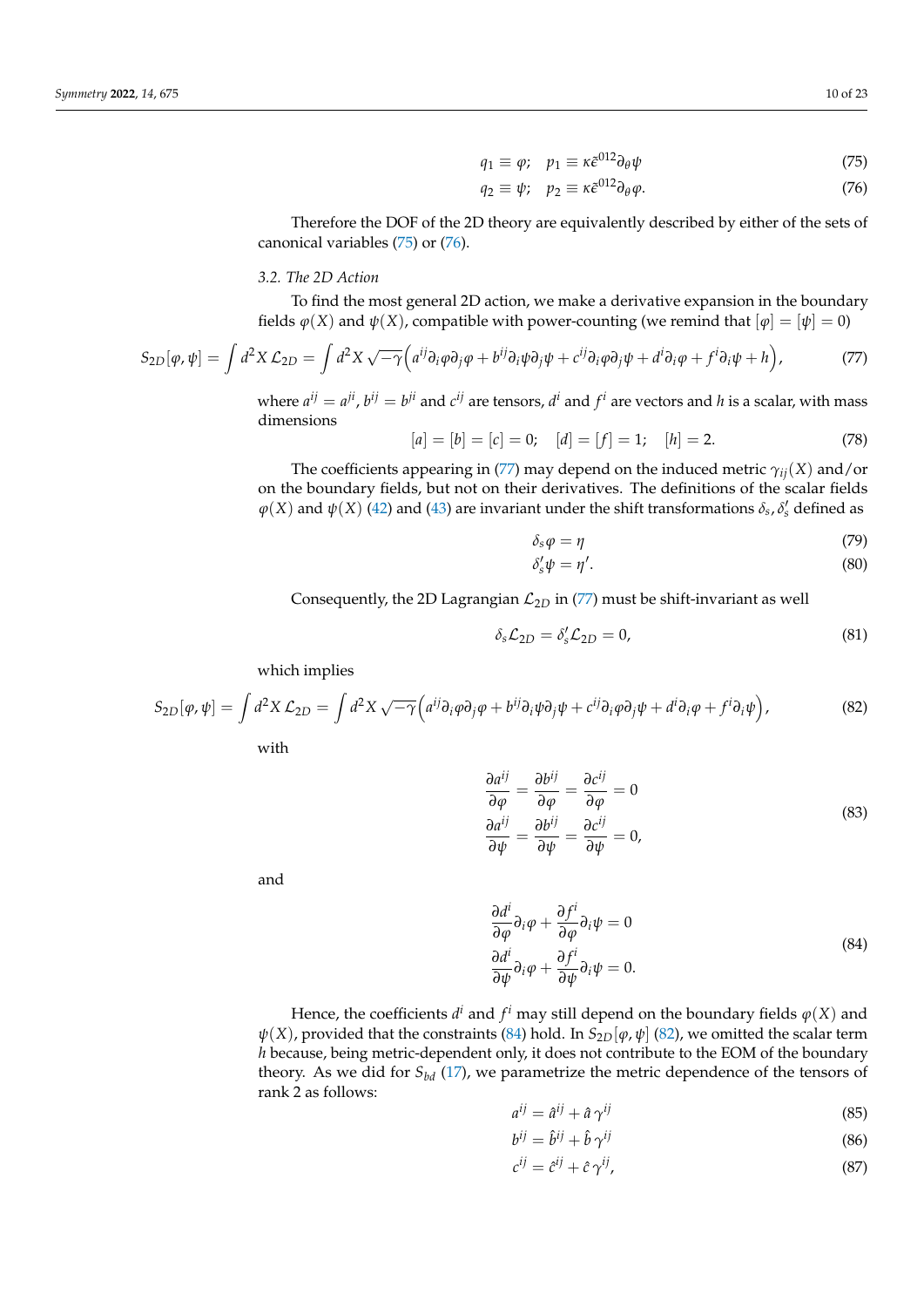where the hat means the dependence on the metric determinant at most. As observed for the coefficients of the boundary action  $S_{bd}$  [\(17\)](#page-4-6), in the flat limit, the tensors appearing in the action [\(82\)](#page-9-4) must reduce to constant matrices, and, in particular, *c ij* to a constant symmetric matrix. The compatibility of the 2D Lagrangian in [\(82\)](#page-9-4) with the canonical boundary structure is ensured if the relation

<span id="page-10-0"></span>
$$
\frac{\partial \mathcal{L}_{2D}}{\partial \dot{q}} = p,\tag{88}
$$

holds for both *q*1, *p*<sup>1</sup> in [\(75\)](#page-9-0) and *q*2, *p*<sup>2</sup> in [\(76\)](#page-9-1), being equivalent descriptions of the boundary DOF. From  $(82)$ , we have

$$
\frac{\partial \mathcal{L}_{2D}}{\partial \phi} = \sqrt{-\gamma} \left( 2a^{0i} \partial_i \varphi + c^{0i} \partial_i \psi + d^0 \right) \tag{89}
$$

$$
\frac{\partial \mathcal{L}_{2D}}{\partial \dot{\psi}} = \sqrt{-\gamma} \Big( 2b^{0i} \partial_i \psi + c^{i0} \partial_i \varphi + f^0 \Big), \tag{90}
$$

and the request [\(88\)](#page-10-0) is fulfilled if

<span id="page-10-1"></span>
$$
a^{0i} = b^{0i} = c^{00} = d^0 = f^0 = 0; \quad c^{02} = c^{20} = \hat{\kappa}; \quad (a^{22}, b^{22}, c^{22} \text{ free}), \tag{91}
$$

where  $\hat{\kappa}(\gamma)$  has been defined in [\(29\)](#page-4-7) and  $d^2$ ,  $f^2$  are constrained by [\(84\)](#page-9-3). Equation [\(91\)](#page-10-1) represents a constraint on the metric dependence of the coefficients [\(85\)](#page-9-5)–[\(87\)](#page-9-6), for which we have

$$
a^{0i} = \hat{a}^{0i} + \hat{a}\gamma^{0i} = 0; \ b^{0i} = \hat{b}^{0i} + \hat{b}\gamma^{0i} = 0; \ c^{00} = \hat{c}^{00} + \hat{c}\gamma^{00} = 0; \ c^{02} = \hat{c}^{02} + \hat{c}\gamma^{02} = \hat{\kappa}.
$$
 (92)

Since we do not want to impose unnecessary conditions on the induced metric  $\gamma^{ij}$  (we are interested in determining if and how the 2D theory keeps memory of the bulk through the induced metric on the boundary), we must ask

<span id="page-10-2"></span>
$$
\hat{a} = \hat{b} = \hat{c} = 0 \quad \Rightarrow \quad a^{ij} = \hat{a}^{ij}(\gamma); \quad b^{ij} = \hat{b}^{ij}(\gamma) \quad c^{ij} = \hat{c}^{ij}(\gamma). \tag{93}
$$

From  $(91)$  and  $(93)$ , we also get

<span id="page-10-4"></span><span id="page-10-3"></span>
$$
\hat{a}^{0i} = \hat{b}^{0i} = \hat{c}^{00} = 0; \quad \hat{c}^{02} = \hat{c}^{20} = \hat{\kappa}, \tag{94}
$$

where  $\hat{\kappa}$  is the scalar coupling [\(29\)](#page-4-7). Applying [\(91\)](#page-10-1) and [\(93\)](#page-10-2) to the action  $S_{2D}$  [\(82\)](#page-9-4), we obtain

<span id="page-10-5"></span>
$$
S_{2D}[\varphi,\psi] = \int d^2X \sqrt{-\gamma} \Big[ \hat{a}^{22} (\partial_{\theta}\varphi)^2 + \hat{b}^{22} (\partial_{\theta}\psi)^2 + 2\hat{\kappa}\partial_t\varphi\partial_{\theta}\psi + \hat{c}^{22} \partial_{\theta}\varphi\partial_{\theta}\psi + d^2\partial_{\theta}\varphi + f^2 \partial_{\theta}\psi \Big],
$$
(95)

where all the coefficients (but  $d^2$  and  $f^2$ ) may depend on the determinant  $\gamma(X)$  of the induced metric  $γ_{ij}(X)$ , but not on its components. The EOM of the action  $S_{2D}[\varphi, \psi]$  are

$$
\frac{\delta S_{2D}[\varphi,\psi]}{\delta \varphi} = -\frac{1}{\sqrt{-\gamma}} \partial_{\theta} \left[ \sqrt{-\gamma} \left( 2\hat{a}^{22} \partial_{\theta} \varphi + 2\hat{\kappa} \partial_{t} \psi + \hat{c}^{22} \partial_{\theta} \psi + d^{2} \right) \right] = 0 \tag{96}
$$

$$
\frac{\delta S_{2D}[\varphi,\psi]}{\delta \psi} = -\frac{1}{\sqrt{-\gamma}} \partial_{\theta} \left[ \sqrt{-\gamma} \left( 2\hat{b}^{22} \partial_{\theta} \psi + 2\hat{\kappa} \partial_{t} \varphi + \hat{c}^{22} \partial_{\theta} \varphi + f^{2} \right) \right] = 0, \quad (97)
$$

where we used [\(84\)](#page-9-3) and the fact that  $\sqrt{-\gamma} \hat{\kappa} = \kappa \tilde{\epsilon}^{012}$  is constant, in order to write these equations as √ 1 −*γ ∂θ* [...], i.e., as a *θ*-derivative.

## *3.3. Holographic Contact*

We now consider the generic solutions of the BC  $(30)$ – $(32)$ , where the bulk gauge fields  $A_i(X)$  and  $B_i(X)$  are now replaced by their boundary values  $\partial_i \varphi(X)$  and  $\partial_i \psi(X)$ , defined in [\(42\)](#page-6-1) and [\(43\)](#page-6-2) and with  $C = \hat{C} = 0$  [\(47\)](#page-6-6) and [\(48\)](#page-6-7):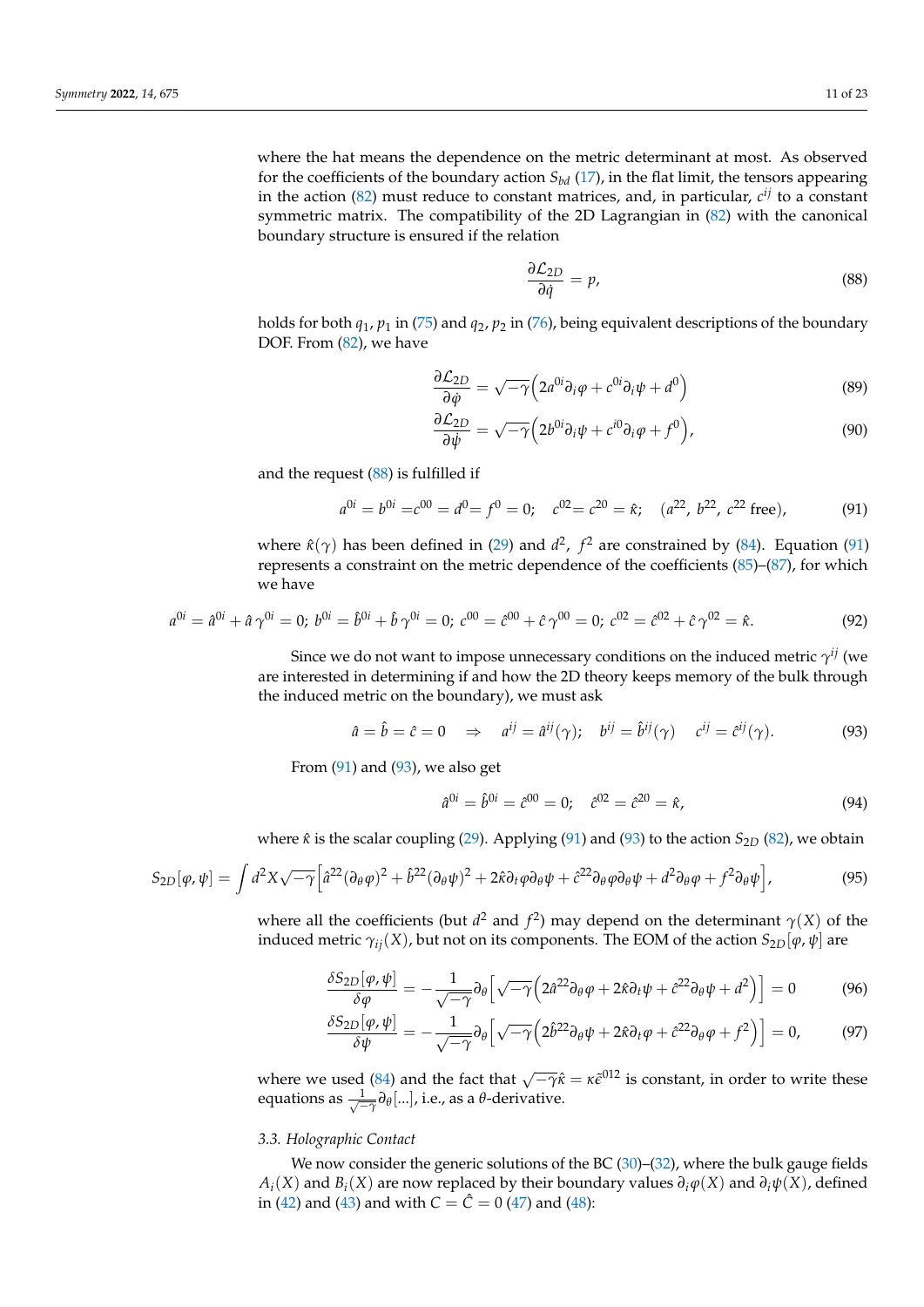<span id="page-11-2"></span><span id="page-11-1"></span><span id="page-11-0"></span>
$$
\partial_{\theta} \psi = -l_1 \partial_t \psi \tag{98}
$$

$$
\partial_{\theta} \varphi = -l_2 \partial_t \psi \tag{99}
$$

$$
\partial_t \varphi = -l_3 \partial_t \psi. \tag{100}
$$

Equation [\(98\)](#page-11-0) describes a chiral boson  $\psi(X)$  moving at the 2D edge of the bulk with velocity  $v_{\psi} = \frac{1}{l_1}$ . In the same way, by using [\(99\)](#page-11-1) in [\(100\)](#page-11-2), we find that  $\varphi(X)$  is a chiral boson as well, satisfying

$$
\partial_t \varphi - \frac{l_3}{l_2} \partial_\theta \varphi = 0, \tag{101}
$$

moving with velocity  $v_\varphi=-\frac{l_3}{l_2}$  $\frac{I_3}{I_2}$ . We should note that, differently from what happens in flat spacetime  $[45-47]$  $[45-47]$ , and in an analogy to the case of the CS theory in a curved spacetime with a radial boundary [\[31\]](#page-21-11), on the edge of a generic bulk manifold, we find two chiral bosons moving with *local*, rather than constant, velocities. In fact, both velocities, at this stage, can depend on the determinant and/or on the components of *γij* which, in general, are local quantities. To establish the holographic contact, we consider the EOM [\(96\)](#page-10-3), [\(97\)](#page-10-4) with  $d^2 = f^2 = 0$  (since the BC are homogeneously linear in the derivatives)

$$
\partial_{\theta} \left( 2 \frac{\hat{a}^{22}}{\hat{\kappa}} \partial_{\theta} \varphi + 2 \partial_{t} \psi + \frac{\hat{c}^{22}}{\hat{\kappa}} \partial_{\theta} \psi \right) = 0 \tag{102}
$$

$$
\partial_{\theta} \left( 2 \frac{\hat{b}^{22}}{\hat{\kappa}} \partial_{\theta} \psi + 2 \partial_{t} \varphi + \frac{\hat{c}^{22}}{\hat{\kappa}} \partial_{\theta} \varphi \right) = 0. \tag{103}
$$

The holographic contact is realized by inserting into the EOM [\(102\)](#page-11-3), [\(103\)](#page-11-4) the BC solutions [\(98\)](#page-11-0)–[\(100\)](#page-11-2), which gives

<span id="page-11-4"></span><span id="page-11-3"></span>
$$
-2\frac{l_2}{\hat{\kappa}}\hat{a}^{22} + 2 - \frac{l_1}{\hat{\kappa}}\hat{c}^{22} = 0
$$
 (104)

$$
-2\frac{l_1}{\hat{\kappa}}\hat{b}^{22} - 2l_3 - \frac{l_2}{\hat{\kappa}}\hat{c}^{22} = 0.
$$
 (105)

We can write two of the three boundary parameters (e.g.,  $\hat{a}^{22}$ ,  $\hat{b}^{22}$ ) in terms of the remaining one ( $\hat{c}^{22}$ ) and of the bulk coefficients ( $\hat{\kappa}$ ,  $l_i$ ):

$$
\hat{a}^{22} = +\hat{\kappa}\frac{1}{l_2} \left(1 - \frac{l_1}{2\hat{\kappa}}\hat{c}^{22}\right)
$$
 (106)

<span id="page-11-7"></span><span id="page-11-6"></span>
$$
\hat{b}^{22} = -\hat{\kappa}\frac{l_3}{l_1}\left(1 + \frac{l_2}{2\hat{\kappa}l_3}\hat{c}^{22}\right).
$$
\n(107)

Remember that  $\hat{a}^{22}$  and  $\hat{b}^{22}$ , defined in [\(85\)](#page-9-5) and [\(86\)](#page-9-7), must depend on the determinant of the induced metric only, and not on its components. On the other hand, the coefficients *li* [\(A8\)](#page-20-8)–[\(A10\)](#page-20-9) may depend on both the determinant and the components of *γij*. Therefore, we have to tune the parameters of the boundary action [\(17\)](#page-4-6) in order that  $\hat{a}^{22}$  and  $\hat{b}^{22}$  have the right dependence. For instance, one easy way to achieve this is to set  $\hat{\alpha} = \hat{\beta} = \hat{\zeta} = 0$ in [\(18\)](#page-4-8)–[\(20\)](#page-4-8). These two equations are consequences of the bulk (BC)-boundary (EOM) correspondence, from which we can find out the physics of the 2D induced theory. We do this by inserting them back into the 2D action [\(95\)](#page-10-5) (with  $d^2 = f^2 = 0$ ):

<span id="page-11-5"></span>
$$
S_{2D}[\varphi,\psi] = \kappa \int d^2X \tilde{\epsilon}^{012} \left\{ \left[ \frac{1}{l_2} (\partial_{\theta}\varphi)^2 - \frac{l_3}{l_1} (\partial_{\theta}\psi)^2 \right] - \frac{\partial^2 Z}{2\hat{\kappa}} \frac{l_1}{l_2} \left( \partial_{\theta}\varphi - \frac{l_2}{l_1} \partial_{\theta}\psi \right)^2 + 2\partial_t\varphi \partial_{\theta}\psi \right\}.
$$
 (108)

### <span id="page-11-8"></span>*3.4. Physical Interpretation*

The holographic contact has been imposed by inserting into the EOM the BC, which represent two chiral bosons. Therefore, we expect that the 2D theory should describe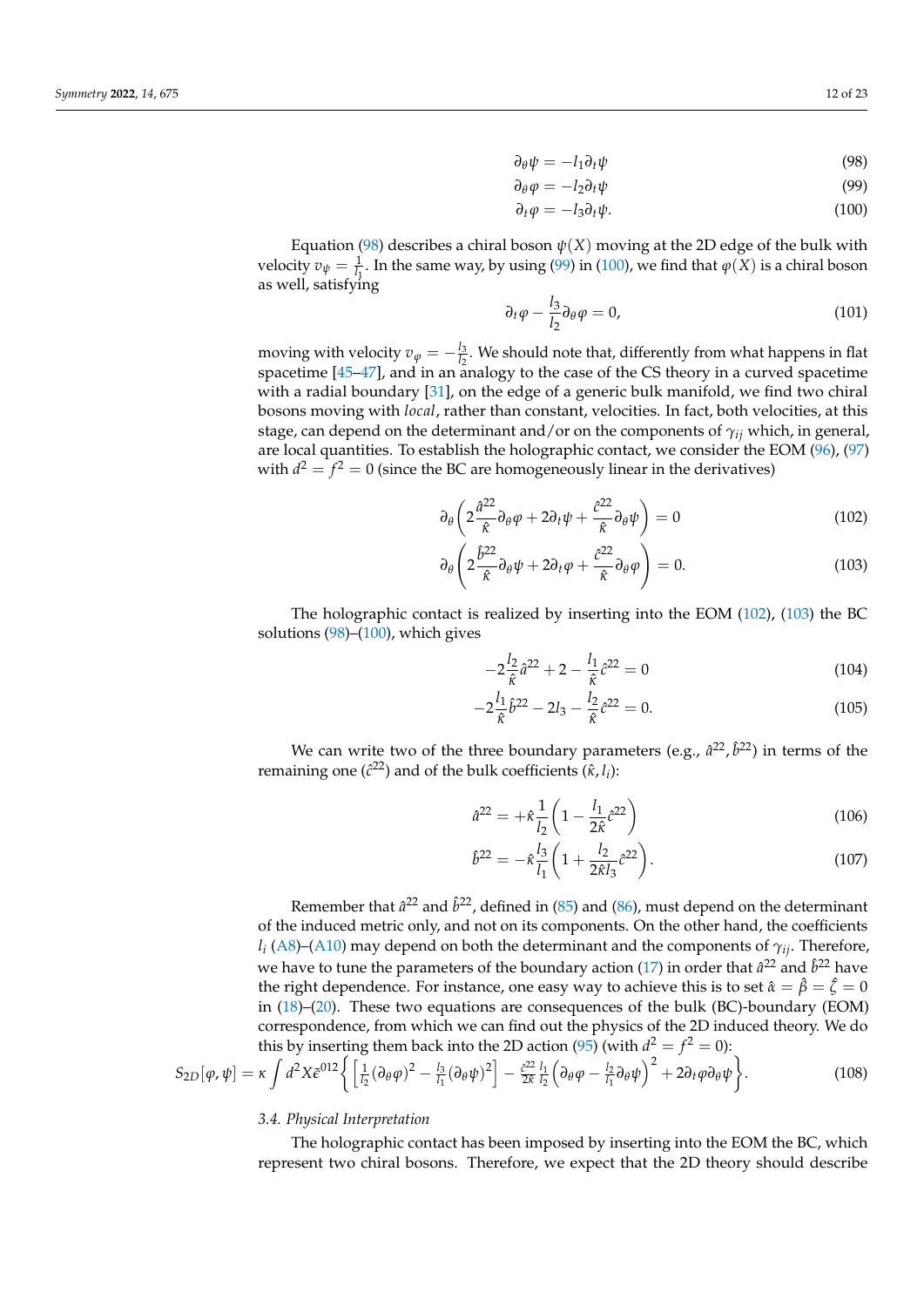two chiral bosons as well. This fact appears evident by considering the following linear combination

<span id="page-12-4"></span>
$$
\Phi^{\pm} \equiv \varphi \pm \psi. \tag{109}
$$

In terms of these new fields, the action  $S_{2D}[\varphi, \psi]$  [\(108\)](#page-11-5) writes

<span id="page-12-0"></span>
$$
S_{2D}[\Phi^+,\Phi^-] = S_{2D}[\Phi^+] + S_{2D}[\Phi^-] + \kappa \int d^2 X \, \tilde{\epsilon}^{012} \partial_\theta \Phi^+ \partial_\theta \Phi^- \left( \frac{2\hat{\kappa}(l_1 + l_2 l_3) - \hat{c}^{22}(l_1^2 - l_2^2)}{4\hat{\kappa}l_1 l_2} \right),\tag{110}
$$

where

<span id="page-12-1"></span>
$$
S_{2D}[\Phi^{\pm}] = \frac{\kappa}{2} \int d^2 X \ \tilde{\epsilon}^{012} \partial_{\theta} \Phi^{\pm} (\pm \partial_t \Phi^{\pm} + v_{\pm} \partial_{\theta} \Phi^{\pm}), \tag{111}
$$

and

$$
v_{\pm} = \frac{2\hat{\kappa}(l_1 - l_2 l_3) - \hat{c}^{22}(l_1 \mp l_2)^2}{4\hat{\kappa}l_1 l_2}.
$$
\n(112)

The action  $S_{2D}[\Phi^+, \Phi^-]$  [\(110\)](#page-12-0) decouples into the sum of the Luttinger actions [\(111\)](#page-12-1)

<span id="page-12-2"></span>
$$
S_{2D}[\Phi^+, \Phi^-] = S_{2D}[\Phi^+] + S_{2D}[\Phi^-], \tag{113}
$$

provided that the following condition on the parameters of the theory holds

<span id="page-12-5"></span>
$$
2\hat{\kappa}(l_1 + l_2 l_3) - \hat{c}^{22}(l_1^2 - l_2^2) = 0.
$$
 (114)

Once decoupled, we may identify the fields  $\Phi^+(X)$  and  $\Phi^-(X)$  as right (R) and left (L) modes moving at the radial edge of the 3D bulk theory with velocities  $\pm v_{\pm}$  respectively [\[48\]](#page-21-27), where

$$
v_{\pm} = \frac{1 \mp l_3}{l_2 \pm l_1} \qquad \text{if } l_1^2 - l_2^2 \neq 0,
$$
 (115)

and

$$
v_{+} = \frac{1}{l_1}; \ v_{-} = \frac{1}{l_1} - \frac{\hat{c}^{22}}{\hat{\kappa}} \qquad \text{if} \quad l_1 = l_2, \ l_3 = -1 \tag{116}
$$

$$
v_{+} = -\frac{1}{l_{1}} + \frac{\hat{c}^{22}}{\hat{\kappa}}; \ v_{-} = -\frac{1}{l_{1}} \qquad \text{if} \quad l_{1} = -l_{2}, \ l_{3} = 1. \tag{117}
$$

As a consequence of the holographic contact, the metric dependence of the boundary parameters [\(93\)](#page-10-2) is transferred to the  $l_i$  coefficients through [\(106\)](#page-11-6) and [\(107\)](#page-11-7). This makes  $v_{\pm}$ depend on the determinant of the induced metric  $v_{\pm} = v_{\pm}(\gamma)$ . We therefore remark the crucial point that the fact of dealing with a curved bulk spacetime has the primary consequence that the velocities of the edge modes depend on both time and space  $v_+ = v_+(t, \theta)$ , differently to what happens for flat backgrounds. Hence, from  $v_{\pm}$  we see that the edge action *S*2*<sup>D</sup>* [\(113\)](#page-12-2) may describe three classes of physical situations, tuned by the *local* bulk parameters  $l_i$  and by  $\hat{c}^{22}$  :

1. *v*+*v*<sup>−</sup> > 0: LR movers with opposite velocities.

It is realized if

$$
\frac{1 - l_3^2}{l_2^2 - l_1^2} > 0 \qquad \text{if } l_2^2 - l_1^2 \neq 0,
$$
\n(118)

or

$$
\hat{\kappa} - \hat{c}^{22} l_1 > 0 \qquad \text{if } l_1 = \pm l_2, \ l_3 = \mp 1. \tag{119}
$$

This situation describes generic chiral Luttinger liquids [\[49\]](#page-21-28), but also helical ones [\[33\]](#page-21-13). In fact, ordinary topological insulators [\[13–](#page-21-0)[17\]](#page-21-2), characterized by edge modes moving in opposite directions with equal velocities

<span id="page-12-3"></span>
$$
v_{+} = v_{-}
$$
 (topological insulators), (120)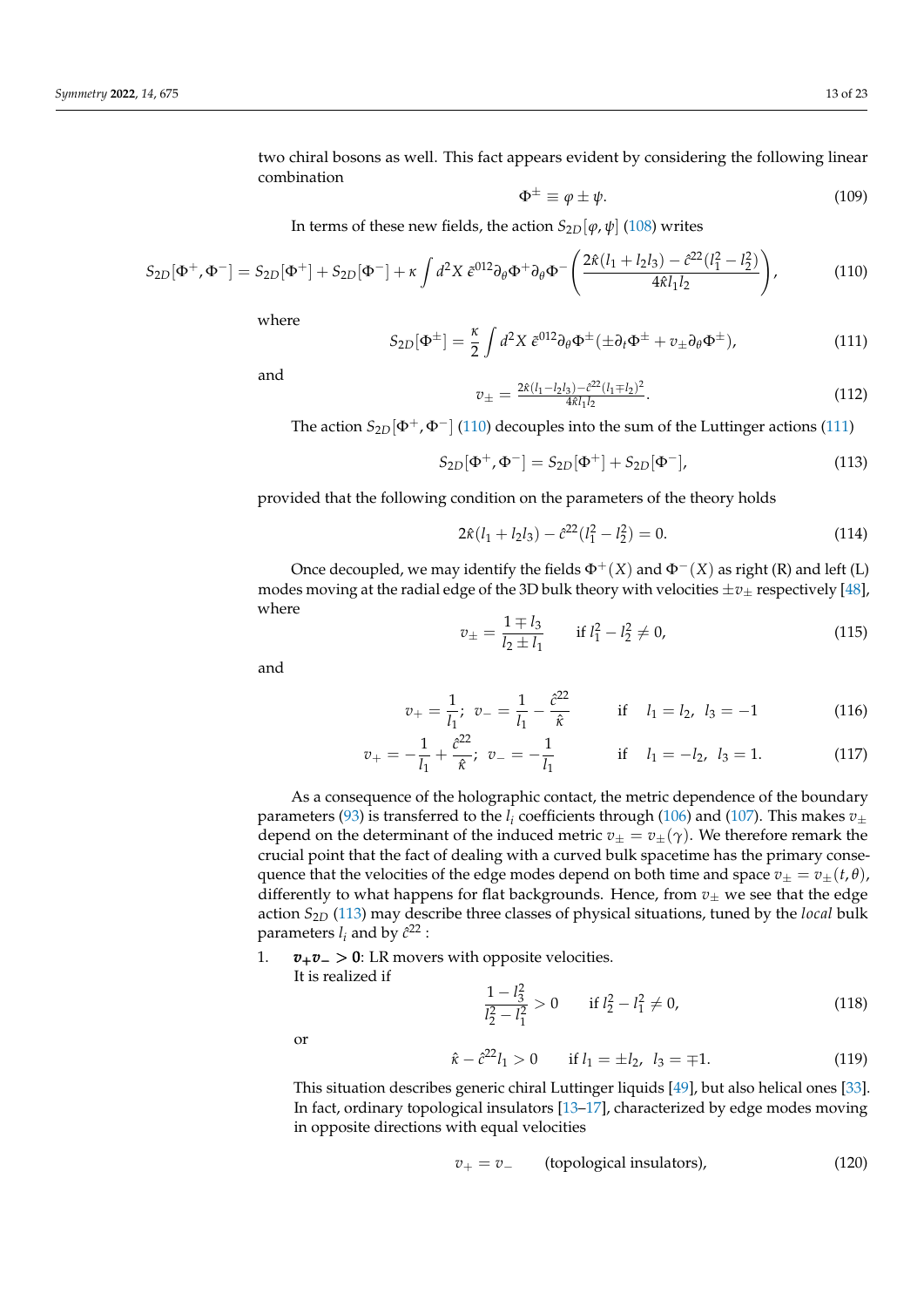fall into this category. It is easy to see that the condition [\(120\)](#page-12-3) is satisfied provided that

<span id="page-13-0"></span>
$$
l_1 + l_2 l_3 = 0 \t\t(121)
$$

$$
\hat{c}^{22} = 0. \tag{122}
$$

The equal and opposite edge velocities therefore are

$$
v_{+} = v_{-} = \frac{1}{l_{2}}, \tag{123}
$$

which, still, for a generic bulk manifold, may have a spacetime dependence. 2. *v*+*v*<sup>−</sup> < 0: LR movers in the same direction.

It is realized if

$$
\frac{1 - l_3^2}{l_2^2 - l_1^2} < 0 \qquad \text{if } l_2^2 - l_1^2 \neq 0 \tag{124}
$$

or

 $\hat{\kappa} - \hat{c}^{22}l_1 < 0$  if  $l_1 = \pm l_2$ ,  $l_3 = \mp 1$ . (125)

Moreover, in this case, we can recover the particular case of a pair of Hall systems [\[32\]](#page-21-12), with edge excitations moving in the same direction with the same velocity

$$
v_{+} = -v_{-} \qquad \text{(pair of Hall systems)}, \tag{126}
$$

realized if

$$
l_2 + l_1 l_3 = 0 \t\t(127)
$$

$$
\hat{c}^{22} = \frac{2\hat{\kappa}}{l_1}.
$$
 (128)

The velocities of the edge modes in this case are

$$
v_{+} = -v_{-} = \frac{1}{l_{1}}.
$$
\n(129)

3. *v*+*v*<sup>−</sup> = 0: L or R mover not moving, which characterizes the quantum anomalous Hall Insulators [\[16\]](#page-21-1). This happens when

$$
l_3 = \pm 1 \qquad \text{if } l_1 \mp l_2 \neq 0,
$$
 (130)

which means

$$
v_{\pm} = 0 \, ; \, v_{\mp} = \frac{2}{l_2 \mp l_1} \, ; \, \hat{c}^{22} = \frac{2\hat{\kappa}}{l_1 \mp l_2}.
$$
 (131)

Some comments are in order. First, we notice that, since the BF coupling constant *κ* must be positive,  $\hat{c}^{22}=0$  uniquely identifies left and right modes moving on the edge of the 3D bulk with opposite velocities ( $v_+ = v_-$ ). Hence, as for chiral velocities,  $\hat{c}^{22}$  should be determined either by a phenomenological input or by a symmetry principle. Now, TI belong to this class of edge excitations, and are topological phases of electrons, which respect time reversal (*T*) symmetry [\[16,](#page-21-1)[17\]](#page-21-2). This suggests that  $\hat{c}^{22} = 0$  might be related to the conservation of *T*-symmetry and, conversely,  $\hat{c}^{22} \neq 0$  to its violation, as it happened, for instance, in the case of the quantum anomalous Hall insulators [\[16\]](#page-21-1), described by case 3. We shall come back to this point in the next section. Moreover, it is necessary that the Hamiltonian corresponding to the action [\(113\)](#page-12-2) is positive definite. This request yields constraints on the bulk parameters of the model, i.e., the "coupling" constant *κ*ˆ [\(29\)](#page-4-7), the parameters  $\alpha^{ij}$  [\(18\)](#page-4-8),  $\beta^{ij}$  [\(19\)](#page-4-8), and  $\zeta^{ij}$  [\(20\)](#page-4-8) appearing in  $S_{bd}$  [\(17\)](#page-4-6), together with the parameter  $\hat{c}^{22}$ . We recall that the parameters  $l_i$  depend on the bulk through [\(A8\)](#page-20-8)–[\(A10\)](#page-20-9) and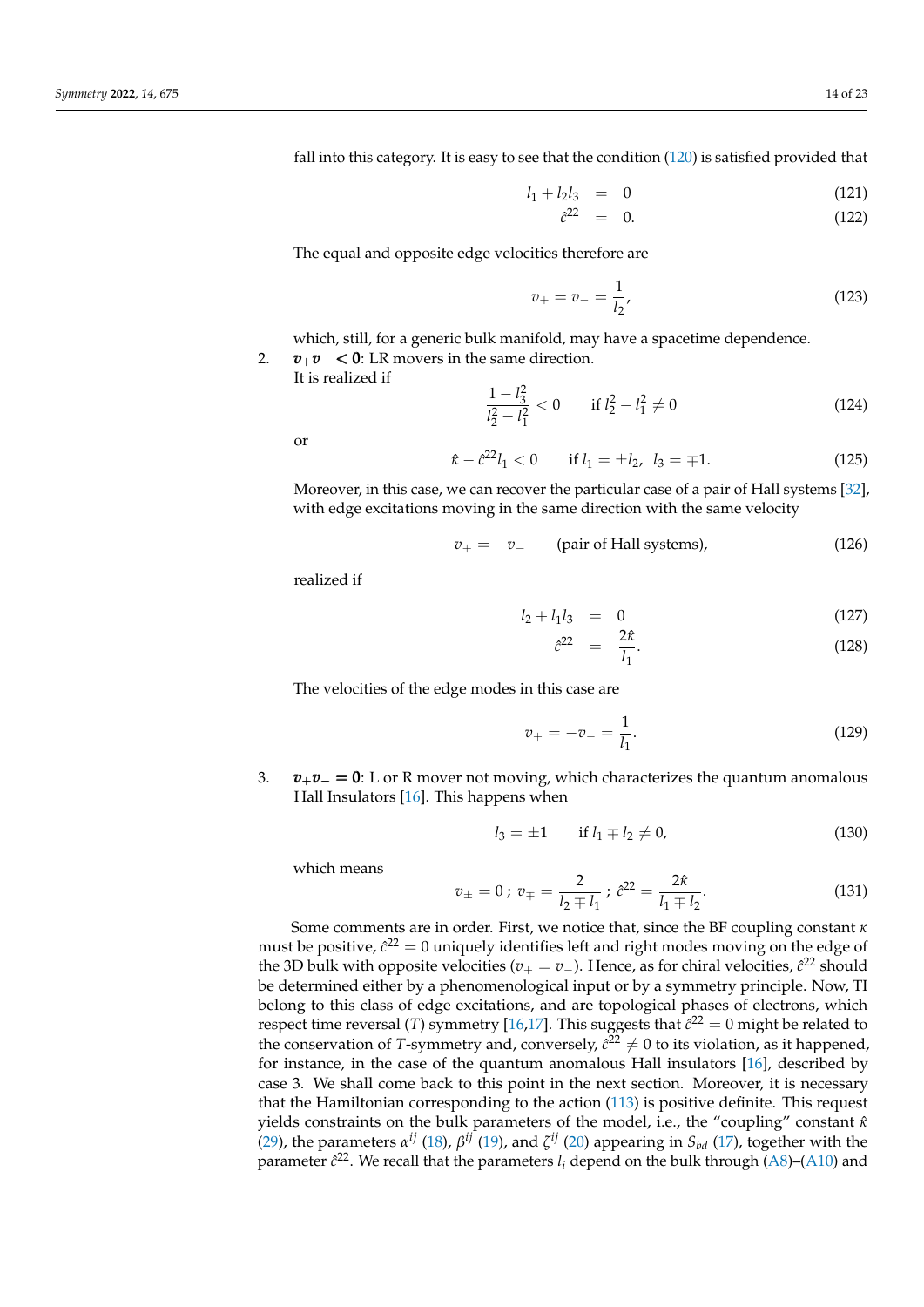appear in the action  $S_{2D}[\Phi^+, \Phi^-]$  through  $v_{\pm}$ . The canonical variables defined in [\(75\)](#page-9-0) and [\(76\)](#page-9-1) in terms of  $\Phi^{\pm}$  [\(109\)](#page-12-4) write

$$
q_1 = \frac{\Phi^+ + \Phi^-}{2}; \quad p_1 = \frac{\kappa \tilde{\epsilon}^{012}}{2} \partial_\theta (\Phi^+ - \Phi^-)
$$
  
\n
$$
q_2 = \frac{\Phi^+ - \Phi^-}{2}; \quad p_2 = \frac{\kappa \tilde{\epsilon}^{012}}{2} \partial_\theta (\Phi^+ + \Phi^-).
$$
\n(132)

The Hamiltonian density of the model therefore is

$$
\mathcal{H}_{2D} = p_1 \dot{q}_1 + p_2 \dot{q}_2 - \mathcal{L}_{2D}
$$
\n
$$
= -\frac{1}{2\kappa \tilde{\epsilon}^{012}} \Big[ v_+ (p_1 + p_2)^2 + v_- (p_1 - p_2)^2 \Big]
$$
\n
$$
= -\frac{\kappa \tilde{\epsilon}^{012}}{2} \Big[ v_+ (\partial_\theta \Phi^+)^2 + v_- (\partial_\theta \Phi^-)^2 \Big].
$$
\n(133)

Positive energy density means  $\mathcal{H}_{2D} > 0$ , and since  $\kappa > 0$  [\(71\)](#page-8-6), requiring the coefficients of the squared terms to be positive, gives the following constraint

<span id="page-14-1"></span>
$$
\mathcal{H}_{2D} > 0 \quad \Leftrightarrow \quad v_+ \leq 0, \ v_- \leq 0. \tag{134}
$$

Therefore, we observe that the physical situation of edge modes moving in the same direction ( $v_+v_- < 0$ ) is not compatible with the positivity conditions [\(134\)](#page-14-1). The fact that the Hamiltonian is not bounded by below would lead us to discard this case, leaving us only with cases 1 and 3.

## <span id="page-14-0"></span>**4. The Role of Time-Reversal Symmetry**

In this section, we present two alternative ways of introducing the time reversal *T*symmetry in the theory with the boundary. These two approaches, although seemingly quite different, are indeed equivalent. *T*-transformation is defined in the usual way as  $Tx^0 = -x^0$ . Due to the invariance of the line element  $ds^2$ , we have

<span id="page-14-2"></span>
$$
T\gamma_{t\theta} = -\gamma_{t\theta}.\tag{135}
$$

Notice that if the metric is stationary, *i.e.*,  $\partial_t \gamma_{ij} = 0$ , then the *T*-invariance [\(135\)](#page-14-2) requires that  $\gamma_{t\theta} = 0$ .

The only components of the gauge fields that change signs under *T* are:

<span id="page-14-4"></span>
$$
TA_r(t,r,\theta) = -A_r(-t,r,\theta); TA_\theta(t,r,\theta) = -A_\theta(-t,r,\theta); TB_t(t,r,\theta) = -B_t(-t,r,\theta).
$$
\n(136)

According to this definition  $A<sub>u</sub>(x)$  may be associated to an electric potential and  $B<sub>u</sub>(x)$ to a spin current [\[20\]](#page-21-3).

# 4.1.  $TS_{bd} = S_{bd}$

It is immediate to see that the bulk action  $S_{BF}$  [\(13\)](#page-3-5) is *T*-invariant (other choices of *T* are possible, which leave  $S_{BF}$  invariant, such as for instance  $TA_t = -A_t$ ,  $TB_r = -B_r$ ,  $TB_\theta =$  $-B$ *θ*, which correspond to  $A$ <sup>*µ*</sup> ↔ *B*<sup>*µ*</sup>. One can see that these choices are equivalent [\[20\]](#page-21-3)), and it is interesting to study which are the consequences of imposing time-reversal on the boundary term *Sbd* [\(17\)](#page-4-6), i.e.,

<span id="page-14-3"></span>
$$
TS_{bd} = S_{bd}.\tag{137}
$$

Due to [\(135\)](#page-14-2), to the fact that  $T\gamma = \gamma$  and to the form of the coefficients [\(18\)](#page-4-8)–[\(20\)](#page-4-8), the parameters appearing in *Sbd* [\(17\)](#page-4-6) that transform non-trivially under *T* are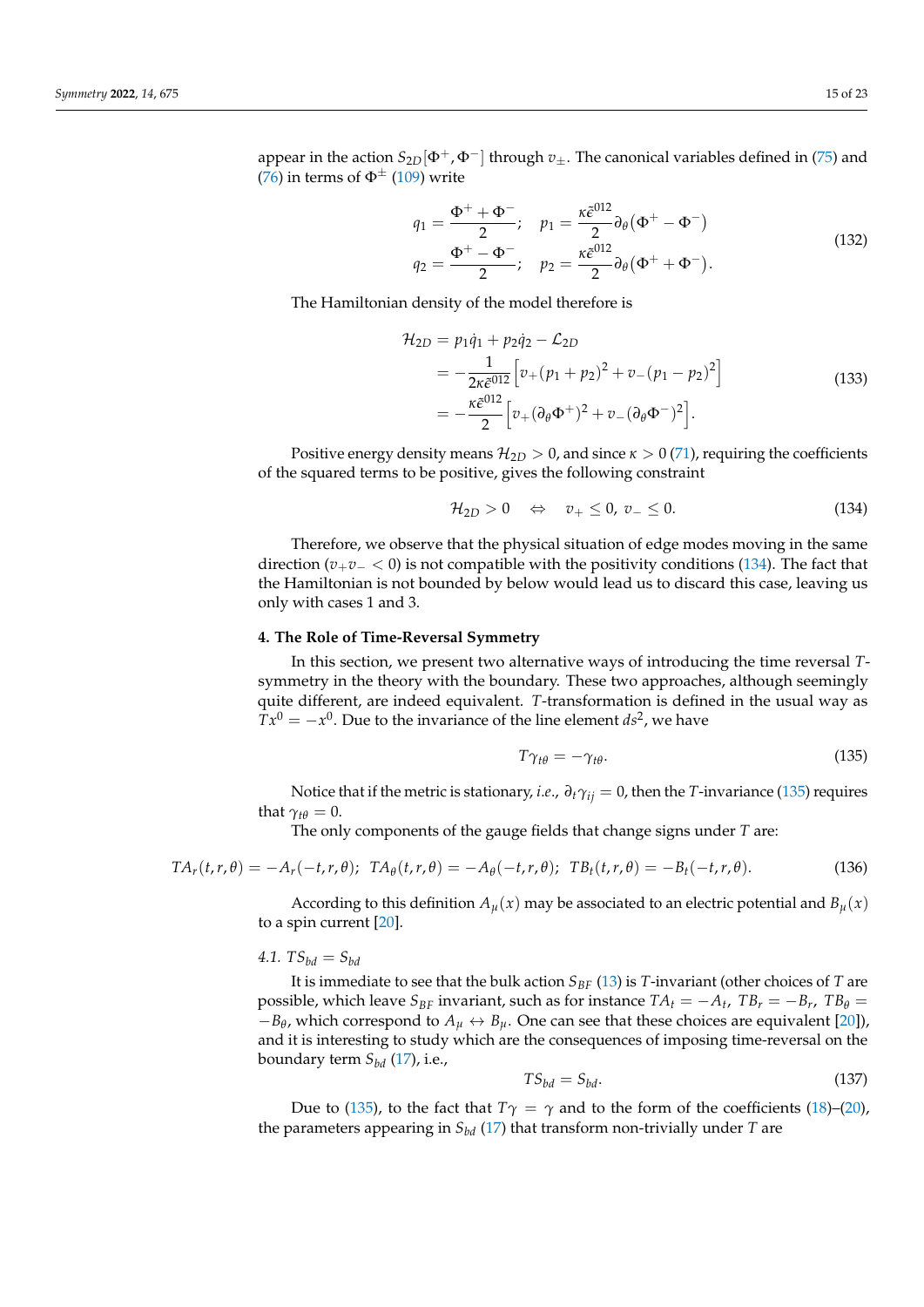<span id="page-15-0"></span>
$$
T\alpha^{02} = \hat{\alpha}^{02} - \hat{\alpha}\gamma^{02} \tag{138}
$$

$$
T\beta^{02} = \hat{\beta}^{02} - \hat{\beta}\gamma^{02} \tag{139}
$$

$$
T\zeta^{02} = \hat{\zeta}^{02} - \hat{\zeta}\gamma^{02}
$$
 (140)

<span id="page-15-1"></span>
$$
T\zeta^{20} = \hat{\zeta}^{20} - \hat{\zeta}\gamma^{20}.
$$
 (141)

Requiring the invariance [\(137\)](#page-14-3), from [\(136\)](#page-14-4) and [\(138\)](#page-15-0)–[\(141\)](#page-15-1), we get the following constraints

<span id="page-15-3"></span>
$$
\hat{\alpha}^{02} = \hat{\alpha}^{20} = 0; \quad \hat{\beta}^{02} = \hat{\beta}^{20} = 0; \quad \zeta^{00} = 0; \quad \zeta^{22} = 0; \quad \hat{\zeta} = 0. \tag{142}
$$

The resulting *T*-invariant boundary term  $S_{bd}$  [\(17\)](#page-4-6) is

<span id="page-15-2"></span>
$$
S_{bd} = \int d^3x \sqrt{-\gamma} \, \delta(r - R) \left[ \frac{\gamma^{ij}}{2} \left( \hat{\alpha} A_i A_j + \hat{\beta} B_i B_j \right) + \frac{\hat{\alpha}^{00}}{2} A_t A_t + \frac{\hat{\alpha}^{22}}{2} A_\theta A_\theta + \right. \\
\left. + \frac{\hat{\beta}^{00}}{2} B_t B_t + \frac{\hat{\beta}^{22}}{2} B_\theta B_\theta + \hat{\zeta}^{02} A_t B_\theta + \hat{\zeta}^{20} A_\theta B_t \right],
$$
\n(143)

and we recall that all the coefficients appearing in [\(143\)](#page-15-2) might still depend on the determinant *γ* of the induced metric *γij*, being therefore local quantities and not simply constants. It will be interesting to investigate which are the consequences, if any, of imposing *T* on *Sbd* on the holographically induced 2D theory.

# **4.1.1. Generic Non-Diagonal Metric**  $γ$ <sub>*t*θ</sub>  $≠$  0

As a consequence of [\(142\)](#page-15-3), in the hypothesis of  $\gamma_{t\theta} \neq 0$  and if  $\hat{\alpha}$  and/or  $\hat{\beta}$  are/is non-vanishing, the BC [\(24\)](#page-4-3) and [\(25\)](#page-4-4) become

$$
\alpha^{00} A_t + \hat{\alpha} \gamma^{t\theta} A_\theta + (\hat{\zeta}^{02} - \hat{\kappa}) B_\theta \Big|_{r=R} = 0 \tag{144}
$$

$$
\left.\hat{\alpha}\gamma^{t\theta}A_t + \alpha^{22}A_\theta + \left(\hat{\zeta}^{20} + \hat{\kappa}\right)B_t\right|_{r=R} = 0\tag{145}
$$

<span id="page-15-6"></span>
$$
\left.\xi^{20}A_{\theta} + \beta^{00}B_{t} + \hat{\beta}\gamma^{t\theta}B_{\theta}\right|_{r=R} = 0\tag{146}
$$

$$
\hat{\zeta}^{02} A_t + \hat{\beta} \gamma^{t\theta} B_t + \beta^{22} B_\theta \Big|_{r=R} = 0, \qquad (147)
$$

or, using the notation already adopted in [\(26\)](#page-4-5),

<span id="page-15-7"></span><span id="page-15-4"></span>
$$
\Lambda_T^{IJ} X_J \Big|_{r=R} = 0,\tag{148}
$$

where  $\Lambda_T$  is the matrix [\(27\)](#page-4-9) evaluated at [\(142\)](#page-15-3). Notice the explicit dependence on the off-diagonal component *<sup>γ</sup>t<sup>θ</sup>* of the induced metric and on *<sup>α</sup>*<sup>ˆ</sup> or *<sup>β</sup>*ˆ. The linear system [\(148\)](#page-15-4) has nontrivial solutions if det  $\Lambda_T = 0$ , i.e.,

$$
0 = \det \Lambda_T = \hat{\alpha} \left( \gamma^{t\theta} \right)^2 \left\{ -\hat{\alpha} \det \beta + \hat{\beta} \left[ \hat{\zeta}^{20} \hat{\kappa} - \hat{\zeta}^{02} \left( 2 \hat{\zeta}^{20} + \hat{\kappa} \right) \right] \right\} + + \alpha^{00} \left[ \alpha^{22} \det \beta - \beta^{22} \hat{\zeta}^{20} \left( \hat{\zeta}^{20} + \hat{\kappa} \right) \right] + \hat{\zeta}^{02} \left( \hat{\zeta}^{02} - \hat{\kappa} \right) \left[ \hat{\zeta}^{20} (\hat{\zeta}^{20} + \hat{\kappa}) - \alpha^{22} \beta^{00} \right].
$$
 (149)

It is easily seen that the solutions [\(30\)](#page-5-4)–[\(32\)](#page-5-5) are recovered, with

<span id="page-15-5"></span>
$$
l_1 \to l_1|_{(142)}; \quad l_2 \to l_2|_{(142)}; \quad l_3 \to l_3|_{(142)}.
$$
\n
$$
(150)
$$

and  $l_{1,3}|_{(142)} \propto \gamma^{t\theta}$  $l_{1,3}|_{(142)} \propto \gamma^{t\theta}$  $l_{1,3}|_{(142)} \propto \gamma^{t\theta}$ , as shown in Appendix [A.](#page-19-0) Notice that, for a diagonal (but not necessarily static) metric ( $\gamma_{t\theta} = 0$ ), or when  $\hat{\alpha} = \hat{\beta} = 0$ , these solutions must be discarded, since they imply Dirichlet BC on both fields  $(l_{1,3}|_{(142)} = 0 \Rightarrow B_{\theta}(X) = A_t(X) = 0$  $(l_{1,3}|_{(142)} = 0 \Rightarrow B_{\theta}(X) = A_t(X) = 0$  $(l_{1,3}|_{(142)} = 0 \Rightarrow B_{\theta}(X) = A_t(X) = 0$ , which, as we have already remarked, would trivialize the 2D physics. The case of the diagonal metric or  $\hat{\alpha} = \hat{\beta} = 0$  will be analyzed in the next subsection. The procedure we followed to recover the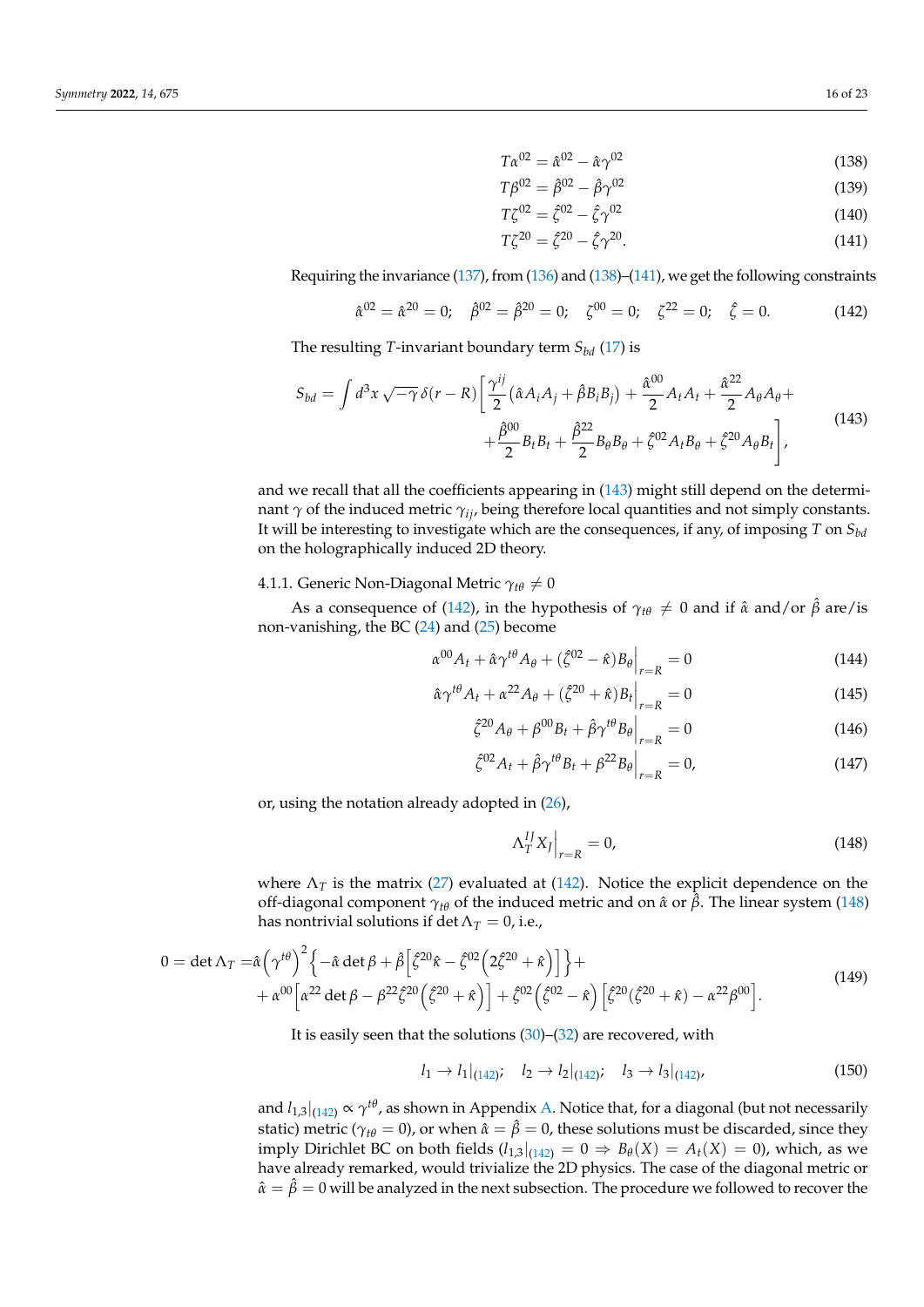2D theory does not change: the bulk-boundary correspondences [\(106\)](#page-11-6) and [\(107\)](#page-11-7) still hold, with the replacements [\(150\)](#page-15-5). From [\(A11\)](#page-20-10) and [\(A13\)](#page-20-11), we see that, due to the *T*-invariance request [\(142\)](#page-15-3), the coefficients *l*<sup>1</sup> and *l*<sup>3</sup> appearing in the BC [\(30\)](#page-5-4) and [\(32\)](#page-5-5) explicitly depend on  $\gamma^{t\theta}$ . As a consequence,  $\hat{a}^{22}$  [\(106\)](#page-11-6) and  $\hat{b}^{22}$  [\(107\)](#page-11-7) would depend on  $\gamma^{t\theta}$  as well, but we know that, due to the holographic contact, the coefficients appearing in the action *S*2*<sup>D</sup>* [\(95\)](#page-10-5) should depend on the determinant of the induced metric only, and not on its components. The only way to realize this is to set  $\hat{c}^{22} = 0$ . In fact, in this case we have

<span id="page-16-0"></span>
$$
\hat{c}^{22} = 0 \quad \Rightarrow \quad \frac{l_1|_{(142)}}{l_3|_{(142)}} = -l_2|_{(142)},\tag{151}
$$

which does not depend on  $\gamma^{t\theta}$ , and, from [\(106\)](#page-11-6) and [\(107\)](#page-11-7),

$$
\hat{a}^{22} = \frac{1}{l_2|_{(142)}}\hat{\kappa}; \quad \hat{b}^{22} = -\frac{l_3|_{(142)}}{l_1|_{(142)}}\hat{\kappa} \quad . \tag{152}
$$

Equation [\(151\)](#page-16-0) coincides with EQS [\(122\)](#page-13-0) and [\(121\)](#page-13-0), which belong to case 1, considered in the previous section, where we have seen that the physical situation described by the decoupled action  $S_{2D}[\Phi^+, \Phi^-]$  [\(113\)](#page-12-2) together with the conditions [\(122\)](#page-13-0) and [\(121\)](#page-13-0), is that of a Luttinger model for two chiral currents with non-constant and opposite velocities. We thus established a link between the parameter  $\hat{c}^{22}$  and T-invariance on the boundary, which enforces the physical interpretation as edge states of TI, as anticipated in the previous section.

### 4.1.2. Diagonal Metric  $\gamma_{t\theta} = 0$

When considering a diagonal metric or boundary coefficients [\(18\)](#page-4-8)–[\(20\)](#page-4-8), which depend, at most, on the determinant of the metric (i.e., when  $\gamma_{t\theta} = 0$  or  $\hat{\alpha} = \hat{\beta} = 0$ ), the BC [\(144\)](#page-15-6)–[\(147\)](#page-15-7) become

$$
\alpha^{00} A_t + (\hat{\zeta}^{02} - \hat{\kappa}) B_\theta \Big|_{r=R} = 0 \tag{153}
$$

$$
\alpha^{22} A_{\theta} + (\zeta^{20} + \hat{\kappa}) B_t \Big|_{r=R} = 0 \tag{154}
$$

$$
\left. \tilde{\zeta}^{20} A_{\theta} + \beta^{00} B_{t} \right|_{r=R} = 0 \tag{155}
$$

<span id="page-16-1"></span>
$$
\hat{\zeta}^{02} A_t + \beta^{22} B_\theta \Big|_{r=R} = 0, \tag{156}
$$

which represent two systems of homogeneous linear equations. Non-Dirichlet solutions are

<span id="page-16-2"></span>
$$
A_t(X) = -l_a B_\theta(X) \tag{157}
$$

$$
A_{\theta}(X) = -l_b B_t(X), \qquad (158)
$$

where

$$
l_a \equiv \frac{\beta^{22}}{\hat{\zeta}^{02}} \text{ and } l_b \equiv \frac{\beta^{00}}{\hat{\zeta}^{20}}, \tag{159}
$$

provided that

$$
\left(\hat{\zeta}^{02} - \hat{\kappa}\right)\hat{\zeta}^{02} - \alpha^{00}\beta^{22} = 0 \tag{160}
$$

$$
(\hat{\kappa} + \hat{\zeta}^{20})\hat{\zeta}^{20} - \alpha^{22}\beta^{00} = 0.
$$
 (161)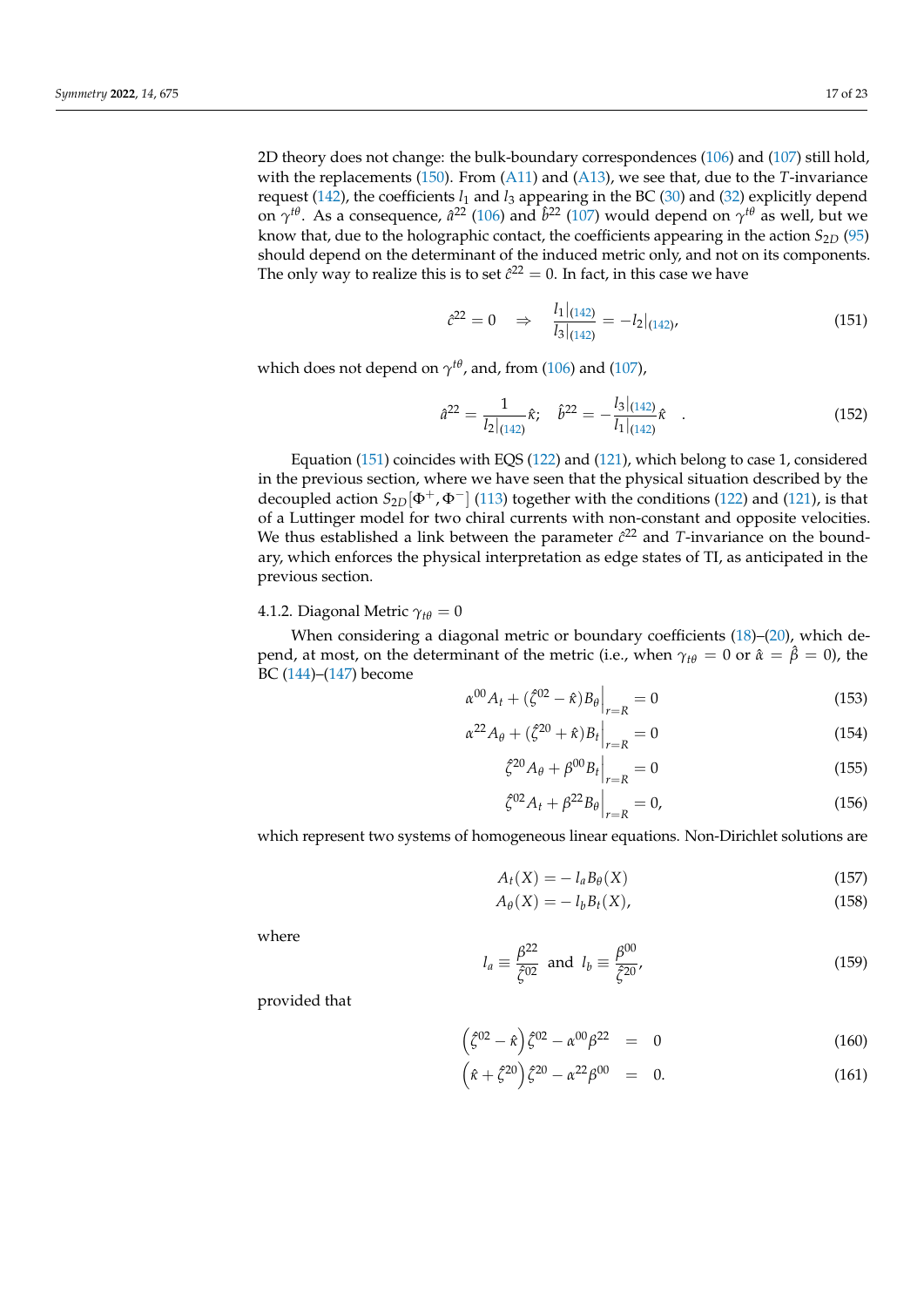Following the same steps described in Section [3,](#page-8-0) we still land on the action *S*<sub>2*D*</sub> [\(95\)](#page-10-5). The holographic contact is realized crossing the EOM [\(96\)](#page-10-3) and [\(97\)](#page-10-4) with the BC [\(157\)](#page-16-1) and [\(158\)](#page-16-2), which in terms of the boundary fields  $\varphi(X)$ ,  $\psi(X)$  read:

$$
\partial_t \varphi = -l_a \partial_\theta \psi \tag{162}
$$

$$
\partial_{\theta} \varphi = -l_{b} \partial_{t} \psi. \tag{163}
$$

The correspondence is achieved if

$$
\hat{a}^{22} = \frac{1}{l_b} \hat{\kappa}; \quad \hat{b}^{22} = l_a \hat{\kappa}; \quad \hat{c}^{22} = 0.
$$
 (164)

From the properties of the tensors  $\hat{a}^{ij}$ ,  $\hat{b}^{ij}$ ,  $\hat{c}^{ij}$  in [\(93\)](#page-10-2), it is immediate to check that  $l_{a,b}$ depends only on the determinant of the induced metric  $\gamma$ , *i.e.*  $l_{a,b} = l_{a,b}(\gamma)$ . The 2D action [\(95\)](#page-10-5) decouples into a pair of Luttinger models, provided that the following condition holds

$$
l_a = \frac{1}{l_b},\tag{165}
$$

and describes two chiral modes traveling on the edge of the 3D bulk with equal and opposite local velocities  $v_{\pm} = l_a(\gamma)$ 

$$
\partial_t \Phi^+ + l_a \partial_\theta \Phi^+ = 0 \tag{166}
$$

$$
\partial_t \Phi^- - l_a \partial_\theta \Phi^- = 0,\tag{167}
$$

characterizing TI [\[14,](#page-21-29)[16,](#page-21-1)[17\]](#page-21-2).

### *4.2. Inherited T-Transformation*

It is possible to impose the *T*-symmetry on the theory with a boundary in an alternative way, with respect to what we did in the previous subsection, reaching the same physical conclusions (i.e., chiral edge modes moving with opposite velocities as the unique physical outcome of putting a boundary onto the 3D BF theory). The bulk gauge fields  $A_\mu(x)$  and  $B_{\mu}(x)$  transform under *T* according to [\(136\)](#page-14-4). Consequently, the boundary scalar fields  $\psi(X)$ and  $\varphi(X)$ , being defined by [\(42\)](#page-6-1) and [\(43\)](#page-6-2), should inherit the following *T*-transformations

$$
T\varphi(t,\theta) = -\varphi(-t,\theta); \quad T\psi(t,\theta) = \psi(-t,\theta), \tag{168}
$$

hence, due to [\(109\)](#page-12-4), we have

$$
T\Phi^+(t,\theta) = -\Phi^-(-t,\theta); \quad T\Phi^-(t,\theta) = -\Phi^+(-t,\theta). \tag{169}
$$

The action  $S_{2D}[\Phi^+, \Phi^-]$  [\(110\)](#page-12-0) is *T*-invariant if

$$
v_+ = v_-,\tag{170}
$$

and if the decoupling condition [\(114\)](#page-12-5) holds. This is precisely the situation considered in case 1 treated in Section [3.4,](#page-11-8) uniquely identified by the vanishing of the parameter  $\hat{c}^{22}$  [\(122\)](#page-13-0).

We therefore checked our guess on the peculiar role played by the parameter  $\hat{c}^{22}$ appearing in the action  $S_{2D}[\varphi, \psi]$  [\(95\)](#page-10-5), and also that the two alternative ways described in this section of imposing the *T*-symmetry (on the boundary term  $S_{bd}$  [\(17\)](#page-4-6) or directly on  $S_{2D}[\varphi,\psi]$  through the defining relations [\(42\)](#page-6-1) and [\(43\)](#page-6-2)) are indeed physically equivalent. Lastly, we remark that the physical situation represented by the TI, i.e., the existence of chiral edge modes moving with equal and opposite velocities, is singled out by imposing *T*-symmetry (in either way), while asking that the Hamiltonian  $\mathcal{H}_{2D}$  is bounded by below, as discussed in Section [3.4,](#page-11-8) admits a larger class of physical situations, including *T*-breaking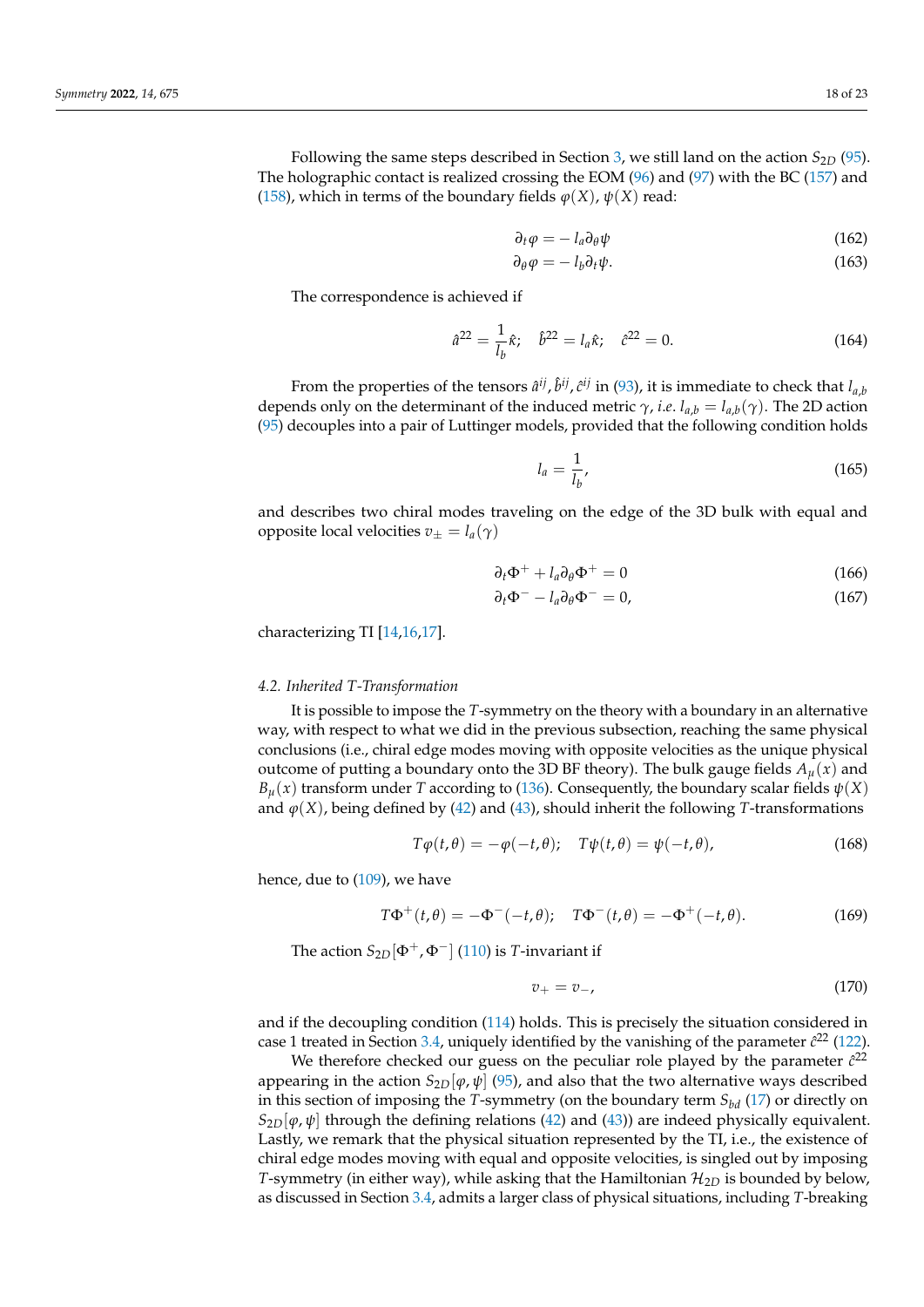effects, but only for opposite-moving modes. The possibility of edge modes moving in the same direction is ruled out by both argumentations, and *T*-symmetry is more restrictive than the positive energy condition. According to this analysis, case 3 is not compatible with *T*-symmetry; however, lower-bounded Hamiltonian does admit the possibility of a single-moving edge state. Hence, it can be interpreted as a *T*-breaking effect associated to quantum anomalous Hall insulators [\[16\]](#page-21-1). In the same way, the situations with  $\hat{c}^{22}\neq 0$ belonging to case 1 can be seen as other examples of symmetry breaking effects in quantum spin Hall systems [\[14,](#page-21-29)[16,](#page-21-1)[33\]](#page-21-13).

It is known [\[16](#page-21-1)[,17\]](#page-21-2) that *T*-symmetry is peculiar to the edge states of TI in 2D, which are described by a helical Luttinger model [\[33\]](#page-21-13). This is exactly the situation we observed for  $\hat{c}^{22} = 0$  [\(122\)](#page-13-0). Therefore, we may finally claim that the BF model with a boundary, together with *T*-invariance, is an effective description of the edge states of TI with possibly nonconstant chiral velocities. The existence of edge accelerated modes is a direct consequence of the bulk/boundary correspondence in a curved spacetime. A flat spacetime analysis only provides for constant velocities. The  $\hat{c}^{22}\neq 0$  situation can now be related to the *T*-breaking phenomena in helical Luttinger liquids [\[33\]](#page-21-13). For instance (as we already remarked) we can associate case 3 of Section [3.4](#page-11-8) to the quantum anomalous Hall effect [\[16](#page-21-1)[,34](#page-21-14)[,35\]](#page-21-15).

## <span id="page-18-0"></span>**5. Conclusions**

In this paper, we considered the abelian 3D BF model on a manifold described by a generic metric, with a radial boundary that spoils the topological character of the theory. Following a method introduced by Symanzik, we added to the action a boundary term constrained only by locality and power counting, in order to find out the most general boundary conditions on the two gauge fields involved in the theory. The boundary broke gauge invariance, and this was reflected in two broken Ward identities, from which we identified the boundary degrees of freedom, represented by two scalar fields, also deriving a semidirect sum of two Kac–Moody algebras formed by two on-shell conserved currents. As in the Chern–Simons case, the central charge of the Kac–Moody algebra was proportional to the inverse of the BF coupling, and this constrained the BF coupling to be positive. Once written in terms of the scalar boundary degrees of freedom, the Kac–Moody algebra could be interpreted as the commutation relation of canonical variables, which led us to derive the corresponding 2D action. The bulk/boundary holographic correspondence was achieved by matching the boundary conditions on the 3D gauge fields and the equations of motion of the 2D action. The resulting 2D action was a complicated functional of the pair of scalar fields but, by means of a simple linear redefinition, the action could be written in terms of two Luttinger actions for two chiral fields, plus a mixed term, which we "forced to vanish" by imposing a decoupling condition. At this point, the parameters, which survived to the holographic contact and to the decoupling condition, allowed for interesting physical interpretations of the theory, which may indeed describe :

- 1. Two edge excitations moving in opposite directions. This is realized in Hall systems, such as fractional quantum Hall with  $\nu = 1 - 1/n$  [\[32\]](#page-21-12), and edge modes of quantum spin Hall systems, such as topological insulators (when *v*<sup>+</sup> = *v*−), possibly interacting [\[50\]](#page-22-0), or nanowires [\[51\]](#page-22-1) with additional magnetic fields acting on the velocities up to switching one off [\[52](#page-22-2)[,53\]](#page-22-3). In higher dimensions, an effect of renormalization of chiral velocities (i.e.,  $v_+v_-\geq 0$ ) could be achieved by adding magnetic fields [\[54](#page-22-4)[,55\]](#page-22-5), or by structural deformations [\[56\]](#page-22-6);
- 2. Two chiral bosons moving in the same direction. This physically corresponds to Hall systems, such as, for instance, quantum Hall with  $\nu = 2$ , or fractional quantum Hall with  $\nu = 2/5$  [\[25,](#page-21-8)[32](#page-21-12)[,57\]](#page-22-7), possibly with non-constant interactions or confining potentials [\[26](#page-21-9)[–30\]](#page-21-10);
- 3. One static and one moving mode. This is the situation of quantum anomalous Hall, where magnetic impurities break the *T*-symmetry of topological insulators [\[16](#page-21-1)[,34](#page-21-14)[,35\]](#page-21-15). This could also be explained as an extremal effect of a magnetic field acting on the modes of the nanowires mentioned above.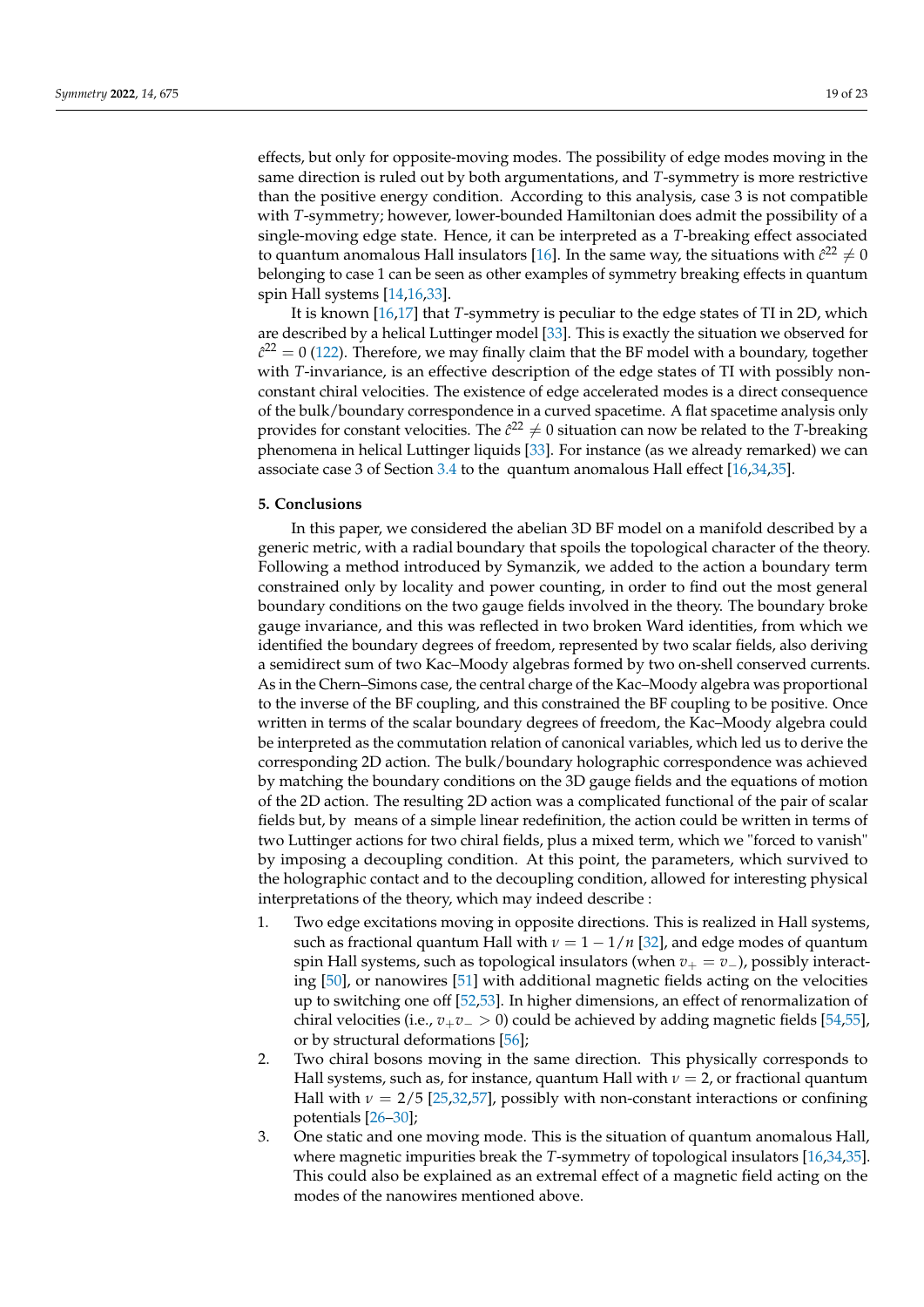In all cases described above, the chiral velocities depend on the induced metric on the boundary and, hence, on time and space. Therefore, their local nature is a direct consequence of the non-flatness of the bulk metric. Moreover, we calculated the Hamiltonian corresponding to the 2D action and we found that the request of the existence of a lower bound ruled out the case 2 : Hall systems with parallel velocities, such as fractional quantum Hall with  $\nu = 2/5$  [\[32\]](#page-21-12) or integer quantum Hall with  $\nu = 2$  [\[57\]](#page-22-7), could not be described by a BF theory with a boundary. We then considered the role of time reversal symmetry, which distinguishes the two main Schwarz-type TQFT: *T*-violating Chern–Simons and *T*-respecting BF. *T*-symmetry can be introduced in two different ways: from the bulk side, asking that the "Symanzik's" boundary term of the 3D action is *T*-invariant, which has consequences on the subsequent steps until the holographically-induced 2D action. *T*-symmetry may also be imposed on the boundary side directly on the 2D action, starting from the definition of the scalar degrees of freedom. These two seemingly "inequivalent" ways of requiring *T*-invariance lead to the same outcome: the only physical case that respects *T*-symmetry is a subclass of case 1 above, namely the one involving two edge excitations moving in opposite directions *with the same velocity*, which, in the general case of non-Minkowski bulk metric described in this paper, *might be local*, i.e., time and space dependent. This is the case with the topological insulators. Hence, imposing *T*-symmetry is much more restrictive than asking for a lower bounded Hamiltonian. Topological phases of matter displaying accelerated edge modes have been observed, for instance, in the integer quantum Hall with  $\nu = 2$  [\[25\]](#page-21-8). However, to our knowledge, generalized topological insulators with accelerated chiral edge modes have not been discovered yet. In this paper, we predicted that they should, and we presented a theoretical framework for their existence, as a direct consequence of a non-Minkowski bulk background. In our opinion, this represents a cleaner alternative to adding an ad hoc local potential to the pair of decoupled Luttinger actions, which would spoil the whole holographic construction described in this paper.

**Author Contributions:** Conceptualization, E.B., F.F. and N.M. ; investigation, E.B., F.F. and N.M. ; methodology, E.B., F.F. and N.M.. All authors have read and agreed to the published version of the manuscript.

**Funding:** This research received no external funding

**Informed Consent Statement:** Informed consent was obtained from all subjects involved in the study.

**Acknowledgments:** We thank Dario Ferraro, Niccolò Traverso Ziani, Paolo Meda, and Giandomenico Palumbo for enlightening discussions. E.B. and F.F. thank the Galileo Galilei Institute (Firenze, Italy) and the TU Wien (Austria), respectively, for hospitality during part of this work, which has been partially supported by the INFN Scientific Initiative GSS: "Gauge Theory, Strings and Supergravity". E.B. is supported by the MIUR grant "Dipartimenti di Eccellenza" (100020-2018-SD-DIP-ECC\_001). F.F. acknowledges the support of the Erasmus+ programme of the European Union.

**Conflicts of Interest:** The authors declare no conflict of interest.

### <span id="page-19-0"></span>**Appendix A. Solutions of the Boundary Conditions**

The BC for the 3D bulk theory are given by [\(26\)](#page-4-5):

$$
\Lambda^{IJ} X_J \Big|_{r=R} = 0,\tag{A1}
$$

where  $I, J = \{i, j\} = \{0, 2; 0, 2\},\$ 

$$
\Lambda^{IJ} \equiv \begin{pmatrix} \alpha^{ij} & \zeta^{ij} - \kappa \epsilon^{i1j} \\ \zeta^{ji} & \beta^{ij} \end{pmatrix} = \begin{pmatrix} \alpha^{00} & \alpha^{02} & \zeta^{00} & \zeta^{02} - \hat{\kappa} \\ \alpha^{20} & \alpha^{22} & \zeta^{20} + \hat{\kappa} & \zeta^{22} \\ \zeta^{00} & \zeta^{20} & \beta^{00} & \beta^{02} \\ \zeta^{02} & \zeta^{22} & \beta^{02} & \beta^{22} \end{pmatrix},
$$
(A2)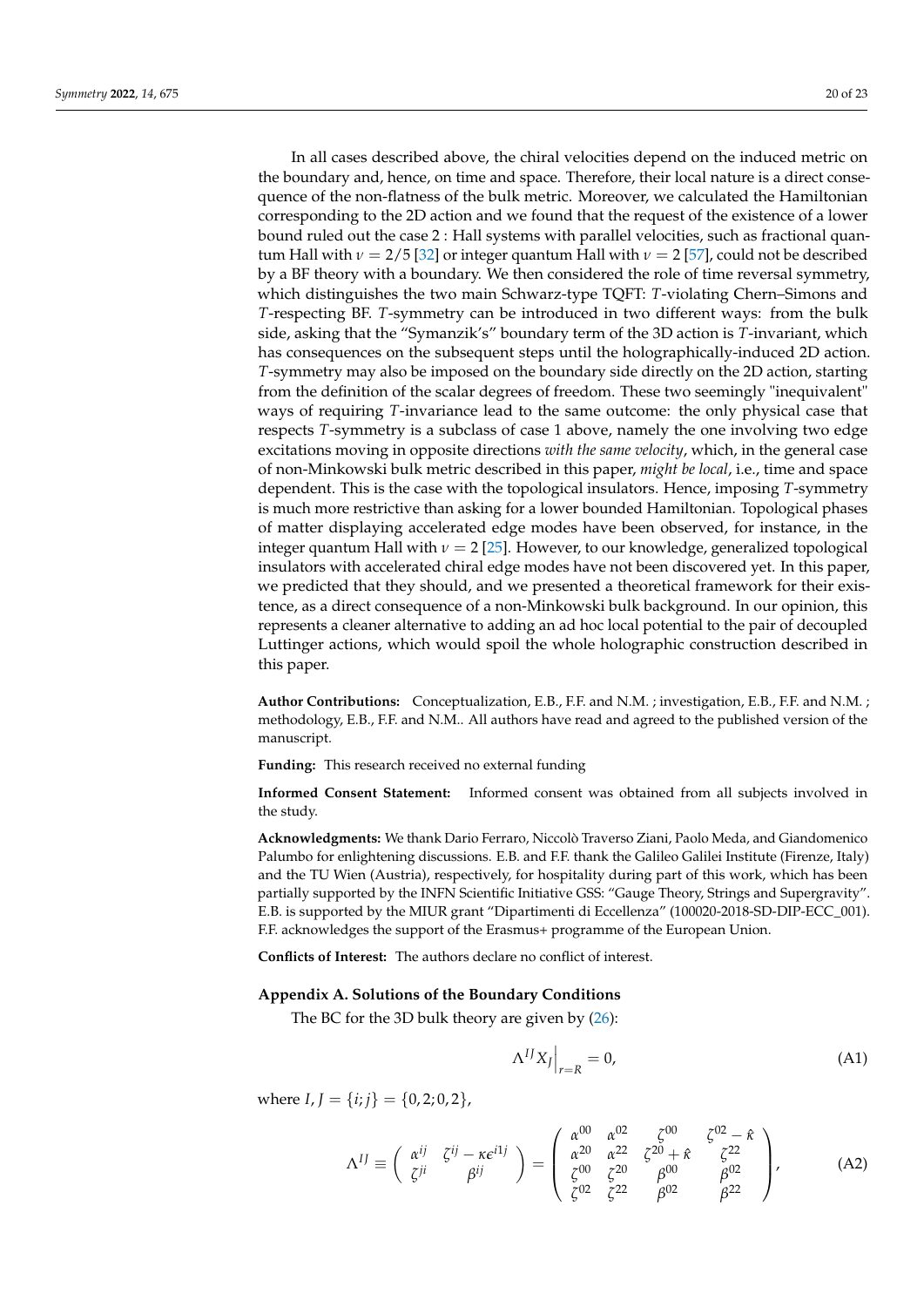<span id="page-20-8"></span>

and

$$
X_J \equiv \left(\begin{array}{c} A_j \\ B_j \end{array}\right),\tag{A3}
$$

and  $\hat{\kappa}$  is given by [\(29\)](#page-4-7). As the linear system of Equation [\(26\)](#page-4-5) are homogeneous, three of the four components *X<sup>J</sup>* can be written in terms of the fourth, provided that

$$
\det \Lambda = 0. \tag{A4}
$$

The choice we make is

$$
B_{\theta}(X) = -l_1 B_t(X) \tag{A5}
$$

$$
A_{\theta}(X) = -l_2 B_t(X) \tag{A6}
$$

<span id="page-20-10"></span><span id="page-20-9"></span>
$$
A_t(X) = -l_3 B_t(X), \tag{A7}
$$

with

$$
l_1 \equiv -\frac{-\alpha^{00}(\beta^{00}\zeta^{22} - \beta^{02}\zeta^{20}) + \alpha^{02}(\beta^{00}\zeta^{02} - \beta^{02}\zeta^{00}) + \zeta^{00}\det\zeta}{\alpha^{00}(\beta^{02}\zeta^{22} - \beta^{22}\zeta^{20}) + \alpha^{02}(\beta^{22}\zeta^{00} - \beta^{02}\zeta^{02}) - (\zeta^{02} - \hat{\kappa})\det\zeta}
$$
(A8)

$$
l_2 \equiv -\frac{\alpha^{00} \det \beta - \beta^{00} \zeta^{02} (\zeta^{02} - \hat{\kappa}) - \hat{\kappa} \beta^{02} \zeta^{00} + 2\beta^{02} \zeta^{00} \zeta^{02} - \beta^{22} (\zeta^{00})^2}{\alpha^{00} (\beta^{02} \zeta^{22} - \beta^{22} \zeta^{20}) + \alpha^{02} (\beta^{22} \zeta^{00} - \beta^{02} \zeta^{02}) - (\zeta^{02} - \hat{\kappa}) \det \zeta}
$$
(A9)

$$
l_3 \equiv -\frac{-\alpha^{02} \det \beta + (\zeta^{02} - \hat{\kappa})(\beta^{00} \zeta^{22} - \beta^{02} \zeta^{20}) + \zeta^{00} (\beta^{22} \zeta^{20} - \beta^{02} \zeta^{22})}{\alpha^{00} (\beta^{02} \zeta^{22} - \beta^{22} \zeta^{20}) + \alpha^{02} (\beta^{22} \zeta^{00} - \beta^{02} \zeta^{02}) - (\zeta^{02} - \hat{\kappa}) \det \zeta},
$$
(A10)

where the request of non-Dirichlet solutions [\[58](#page-22-8)[,59\]](#page-22-9) implies the requirements  $l_i \neq 0$  and  $l_i^{-1} \neq 0$ . We note that these coefficients are local, depending on the induced metric determinant and/or components from the bulk parameters. In the case of *T*-invariant *Sbd*  $(143)$  discussed in Section [4,](#page-14-0) the coefficients  $(150)$  are given by

$$
l_1|_{(142)} = -\gamma^{t\theta} \frac{\hat{\beta}\alpha^{00}\hat{\zeta}^{20} + \hat{\alpha}\beta^{00}\hat{\zeta}^{02}}{-\alpha^{00}\beta^{22}\hat{\zeta}^{20} + \hat{\zeta}^{02}\left[\hat{\zeta}^{20}(\hat{\zeta}^{02} - \hat{\kappa}) - \hat{\alpha}\hat{\beta}(\gamma^{t\theta})^2\right]}
$$
(A11)

$$
l_2|_{(142)} = -\frac{\alpha^{00} \det \beta - \beta^{00} \hat{\zeta}^{02} (\hat{\zeta}^{02} - \hat{\kappa})}{-\alpha^{00} \beta^{22} \hat{\zeta}^{20} + \hat{\zeta}^{02} \left[ \hat{\zeta}^{20} (\hat{\zeta}^{02} - \hat{\kappa}) - \hat{\alpha} \hat{\beta} (\gamma^{t\theta})^2 \right]}
$$
(A12)

<span id="page-20-11"></span>
$$
I_3|_{(142)} = -\gamma^{t\theta} \frac{-\hat{\alpha} \det \beta - \hat{\beta}\hat{\zeta}^{20}(\hat{\zeta}^{02} - \hat{\kappa})}{-\alpha^{00}\beta^{22}\hat{\zeta}^{20} + \hat{\zeta}^{02} \left[\hat{\zeta}^{20}(\hat{\zeta}^{02} - \hat{\kappa}) - \hat{\alpha}\hat{\beta}(\gamma^{t\theta})^2\right]}.
$$
(A13)

### **References**

- <span id="page-20-0"></span>1. Witten, E. Topological Quantum Field Theory. *Commun. Math. Phys.* **1998**, *117*, 353. [\[CrossRef\]](http://doi.org/10.1007/BF01223371)
- <span id="page-20-1"></span>2. Birmingham, D.; Blau, M.; Rakowski, M.; Thompson, G. Topological field theory. *Phys. Rept.* **1991,** *209*, 129–340. [\[CrossRef\]](http://dx.doi.org/10.1016/0370-1573(91)90117-5)
- <span id="page-20-2"></span>3. Schindler, F.; Cook, A.M.; Vergniory, M.G.; Wang, Z.; Parkin, S.S.; Bernevig, B.A.; Neupert, T. Higher-order topological insulators. *Sci. Adv.* **2018**, *4*, eaat0346. doi: 10.1126/sciadv.aat0346. [\[CrossRef\]](http://dx.doi.org/10.1126/sciadv.aat0346) [\[PubMed\]](http://www.ncbi.nlm.nih.gov/pubmed/29869644)
- <span id="page-20-3"></span>4. Symanzik, K. Schrodinger Representation and Casimir Effect in Renormalizable Quantum Field Theory. *Nucl. Phys. B* **1981**, *190*, 1–44. [\[CrossRef\]](http://dx.doi.org/10.1016/0550-3213(81)90482-X)
- <span id="page-20-4"></span>5. Blasi, A.; Maggiore, N.; Magnoli, N.; Storace, S. Maxwell-Chern–Simons Theory With Boundary. *Class. Quant. Grav.* **2010**, *27*, 165018. [\[CrossRef\]](http://dx.doi.org/10.1088/0264-9381/27/16/165018)
- 6. Amoretti, A.; Blasi, A.; Caruso, G.; Maggiore, N.; Magnoli, N. Duality and Dimensional Reduction of 5D BF Theory. *Eur. Phys. J. C* **2013**, *73*, 2461. [\[CrossRef\]](http://dx.doi.org/10.1140/epjc/s10052-013-2461-3)
- 7. Amoretti, A.; Braggio, A.; Caruso, G.; Maggiore, N.; Magnoli, N. Holography in flat spacetime: 4D theories and electromagnetic duality on the border. *J. High Energy Phys.* **2014**, *4*, 142. [\[CrossRef\]](http://dx.doi.org/10.1007/JHEP04(2014)142)
- <span id="page-20-5"></span>8. Bertolini, E.; Maggiore, N. Holographic Projection of Electromagnetic Maxwell Theory. *Symmetry* **2020**, *12*, 1134. [\[CrossRef\]](http://dx.doi.org/10.3390/sym12071134)
- <span id="page-20-6"></span>9. Stone, M. Edge Waves in the Quantum Hall Effect. *Ann. Phys.* **1991**, *207*, 38–52. [\[CrossRef\]](http://dx.doi.org/10.1016/0003-4916(91)90177-A)
- 10. Wen, X.G. Theory of the edge states in fractional quantum Hall effects. *Int. J. Mod. Phys. B* **1992**, *6*, 1711–1762. [\[CrossRef\]](http://dx.doi.org/10.1142/S0217979292000840)
- 11. Blasi, A.; Ferraro, D.; Maggiore, N.; Magnoli, N.; Sassetti, M. Symanzik's Method Applied to the Fractional Quantum Hall Edge States. *Ann. Phys.* **2008**, *17*, 885–896. [\[CrossRef\]](http://dx.doi.org/10.1002/andp.200810323)
- <span id="page-20-7"></span>12. Maggiore, N. From Chern–Simons to Tomonaga–Luttinger. *Int. J. Mod. Phys. A* **2018**, *33*, 1850013.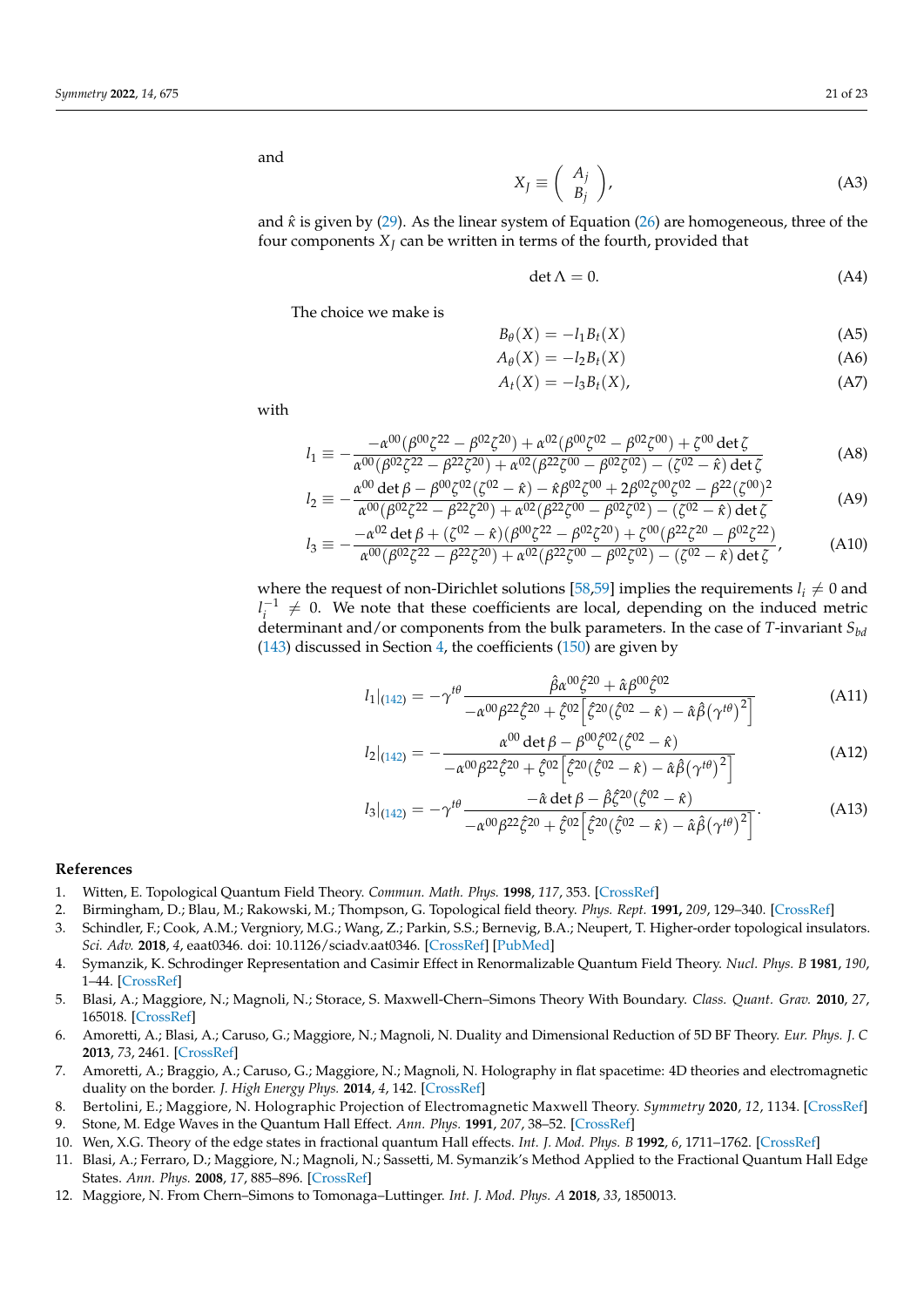- <span id="page-21-0"></span>13. Moore, J.E. The birth of topological insulators. *Nature* **2010**, *464*, 194–198. [\[CrossRef\]](http://dx.doi.org/10.1038/nature08916) [\[PubMed\]](http://www.ncbi.nlm.nih.gov/pubmed/20220837)
- <span id="page-21-29"></span>14. Hasan, M.Z.; Kane, C.L. Topological Insulators. *Rev. Mod. Phys.* **2010**, *82*, 3045. [\[CrossRef\]](http://dx.doi.org/10.1103/RevModPhys.82.3045)
- 15. Hasan, M.Z.; Moore, J.E. Three-Dimensional Topological Insulators. *Ann. Rev. Condens. Matter Phys.* **2011**, *2*, 55–78. [\[CrossRef\]](http://dx.doi.org/10.1146/annurev-conmatphys-062910-140432)
- <span id="page-21-1"></span>16. Qi, X.L.; Zhang, S.C. Topological insulators and superconductors. *Rev. Mod. Phys.* **2011**, *83*, 1057.
- <span id="page-21-2"></span>17. Cho, G.Y.; Moore, J.E. Topological BF field theory description of topological insulators. *Ann. Phys.* **2011**, *326*, 1515–1535. [\[CrossRef\]](http://dx.doi.org/10.1016/j.aop.2010.12.011)
- 18. Blasi, A.; Braggio, A.; Carrega, M.; Ferraro, D.; Maggiore, N.; Magnoli, N. Non-Abelian BF theory for 2 + 1 dimensional topological states of matter. *New J. Phys.* **2012**, *14*, 013060. [\[CrossRef\]](http://dx.doi.org/10.1088/1367-2630/14/1/013060)
- 19. Amoretti, A.; Blasi, A.; Maggiore, N.; Magnoli, N. Three-dimensional dynamics of four-dimensional topological BF theory with boundary. *New J. Phys.* **2012**, *14*, 113014. [\[CrossRef\]](http://dx.doi.org/10.1088/1367-2630/14/11/113014)
- <span id="page-21-3"></span>20. Amoretti, A.; Braggio, A.; Caruso, G.; Maggiore, N.; Magnoli, N. Introduction of a boundary in topological field theories. *Phys. Rev. D* **2014**, *90*, 125006. [\[CrossRef\]](http://dx.doi.org/10.1103/PhysRevD.90.125006)
- <span id="page-21-4"></span>21. Kaç, V. Simple graded algebras of finite growth. *Izv. Akad. Nauk SSSR Ser. Mat.* **1968**, *32*, 1323–1367; Erratum in *Math. USSR-Izv.* **1968**, *2*, 1271–1311.
- <span id="page-21-5"></span>22. Moody, R. Lie Algebras associated with generalized Cartan matrices. *Bull. Am. Math. Soc.* **1967**, *73*, 217–221. [\[CrossRef\]](http://dx.doi.org/10.1090/S0002-9904-1967-11688-4)
- <span id="page-21-6"></span>23. Floreanini, R.; Jackiw, R. Selfdual Fields as Charge Density Solitons. *Phys. Rev. Lett.* **1987**, *59*, 1873. [\[PubMed\]](http://www.ncbi.nlm.nih.gov/pubmed/10035356)
- <span id="page-21-7"></span>24. Kane, B.E.; Tsui, D.C.; Weimann, G. Evidence for edge currents in the integral quantum Hall effect. *Phys. Rev. Lett.* **1987**, *59*, 1353. [\[CrossRef\]](http://dx.doi.org/10.1103/PhysRevLett.59.1353)
- <span id="page-21-8"></span>25. Bocquillon, E.; Freulon, V.; Berroir, J.M.; Degiovanni, P.; Plaçais, B.; Cavanna, A.; Jin, Y.; Fève, G. Separation of neutral and charge modes in one-dimensional chiral edge channels. *Nat. Commun.* **2013**, *4*, 1839. [\[CrossRef\]](http://dx.doi.org/10.1038/ncomms2788)
- <span id="page-21-9"></span>26. Wen, X.G. Gapless Boundary Excitations in the Quantum Hall States and in the Chiral Spin States. *Phys. Rev. B* **1991**, *43*, 11025–11036. [\[CrossRef\]](http://dx.doi.org/10.1103/PhysRevB.43.11025)
- 27. Wen, X.G. Electrodynamical Properties of Gapless Edge Excitations in the Fractional Quantum Hall States. *Phys. Rev. Lett.* **1990**, *64*, 2206. [\[CrossRef\]](http://dx.doi.org/10.1103/PhysRevLett.64.2206)
- 28. Kane, C.L.; Fisher, M.P. Impurity scattering and transport of fractional quantum Hall edge states. *Phys. Rev. B* **1995**, *51*, 13449–13466. [\[CrossRef\]](http://dx.doi.org/10.1103/physrevb.51.13449)
- 29. Hashisaka, M.; Fujisawa, T. Tomonaga-Luttinger-liquid nature of edge excitations in integer quantum Hall edge channels. *Rev. Phys.* **2018**, *3*, 32–43. [\[CrossRef\]](http://dx.doi.org/10.1016/j.revip.2018.07.001)
- <span id="page-21-10"></span>30. Wen, X.G. Edge transport properties of the fractional quantum Hall states and weak-impurity scattering of a one-dimensional charge-density wave. *Phys. Rev. B* **1991**, *44*, 5708. [\[CrossRef\]](http://dx.doi.org/10.1103/PhysRevB.44.5708)
- <span id="page-21-11"></span>31. Bertolini, E.; Gambuti, G.; Maggiore, N. Notes from the bulk: Metric dependence of the edge states of Chern-Simons theory. *Phys. Rev. D* **2021**, *104*, 105011. [\[CrossRef\]](http://dx.doi.org/10.1103/PhysRevD.104.105011)
- <span id="page-21-12"></span>32. Wen, X.-G. Topological orders and edge excitations in fractional quantum Hall states. *Adv. Phys.* **1995**, *44*, 405–473. [\[CrossRef\]](http://dx.doi.org/10.1080/00018739500101566)
- <span id="page-21-13"></span>33. Wu, C.; Bernevig, B.; Zhang, S. Helical liquid and the edge of quantum spin Hall systems. *Phys. Rev. Lett.* **2006**, *96*, 106401, doi.org/10.1103/PhysRevLett.96.106401.
- <span id="page-21-14"></span>34. Liu, C.-X.; Qi, X.-L.; Dai, X.; Fang, Z.; Zhang, S.C. Quantum Anomalous Hall Effect in Hg1−*y*Mn*y*Te Quantum Wells. *Phys. Rev. Lett.* **2008**, *101*, 146802. [\[CrossRef\]](http://dx.doi.org/10.1103/PhysRevLett.101.146802) [\[PubMed\]](http://www.ncbi.nlm.nih.gov/pubmed/18851555)
- <span id="page-21-15"></span>35. Yu, R.; Zhang, W.; Zhang, H.J.; Zhang, S.C.; Dai, X.; Fang, Z. uantized anomalous Hall effect in magnetic topological insulators. *Science* **2010**, *329*, 61–64. [\[CrossRef\]](http://dx.doi.org/10.1126/science.1187485)
- <span id="page-21-16"></span>36. Basler, M. Functional methods for arbitrary densities in curved spacetime. *Fortsch. Phys.* **1993**, *41*, 1–43.
- <span id="page-21-17"></span>37. Blau, M. Lecture Notes on General Relativity. 2021. Available online: <http://www.blau.itp.unibe.ch/newlecturesGR.pdf> (accessed on 5 March 2022).
- <span id="page-21-18"></span>38. Nakanishi, N. Covariant Quantization of the Electromagnetic Field in the Landau Gauge. *Prog. Theor. Phys.* **1966**, *35*, 1111–1116. [\[CrossRef\]](http://dx.doi.org/10.1143/PTP.35.1111)
- <span id="page-21-19"></span>39. Lautrup, B. Canonical Quantum Electrodynamics in Covariant Gauges. *Mat.-Fys. Meddelelser Udgivet Det K. Dan. Vidensk. Selsk.* **1967**, *35*, NORDITA-214.
- <span id="page-21-20"></span>40. Blasi, A.; Maggiore, N. Topologically protected duality on the boundary of Maxwell-BF theory. *Symmetry* **2019**, *11*, 921. [\[CrossRef\]](http://dx.doi.org/10.3390/sym11070921)
- <span id="page-21-21"></span>41. Nash, C.; Sen, S. *Topology and Geometry for Physicists*; Academic Press: Cambridge, MA, USA, 1988; ISBN 9780080570853.
- <span id="page-21-22"></span>42. Warner, F.W. *Foundations of Differentiable Manifolds and Lie Groups*; Springer: Berlin/Heidelberg, Germany, 1983; ISBN 9780387908946.
- <span id="page-21-23"></span>43. Mack, G. Introduction to conformal invariant quantum field theory in two and more dimensions. In *Nonperturbative Quantum Field Theory*; Cargèse Lectures; Hooft, G., Eds.; Plenum Press: New York, NY, USA, 1988; ISBN 978146130729-7.
- <span id="page-21-24"></span>44. Becchi, C.; Piguet, O. On the Renormalization of Two-dimensional Chiral Models. *Nucl. Phys. B* **1989**, *315*, 153–165. [\[CrossRef\]](http://dx.doi.org/10.1016/0550-3213(89)90452-5)
- <span id="page-21-25"></span>45. Amoretti, A.; Braggio, A.; Caruso, G.; Maggiore, N.; Magnoli, N. 3 + 1D Massless Weyl spinors from bosonic scalar-tensor duality. *Adv. High Energy Phys.* **2014** *2014*, 635286. [\[CrossRef\]](http://dx.doi.org/10.1155/2014/635286)
- 46. Maggiore, N. Holographic reduction of Maxwell-Chern-Simons theory. *Eur. Phys. J. Plus* **2018**, *133*, 281.
- <span id="page-21-26"></span>47. Maggiore, N. Conserved chiral currents on the boundary of 3D Maxwell theory. *J. Phys. A* **2019**, *52*, 115401.
- <span id="page-21-27"></span>48. Kane, C. Lectures on Bosonization. Available online: <https://www.physics.upenn.edu/~kane/pedagogical/boulderlec12.pdf> (accessed on 5 March 2022).
- <span id="page-21-28"></span>49. Wen, X.G. *Quantum Field Theory of Many-Body Systems: From the Origin of Sound to an Origin of Light and Electrons*; Oxford Scholarship Online: Oxford, UK, 2010; ISBN 9780199227259. [\[CrossRef\]](http://dx.doi.org/10.1093/acprof:oso/9780199227259.001.0001)